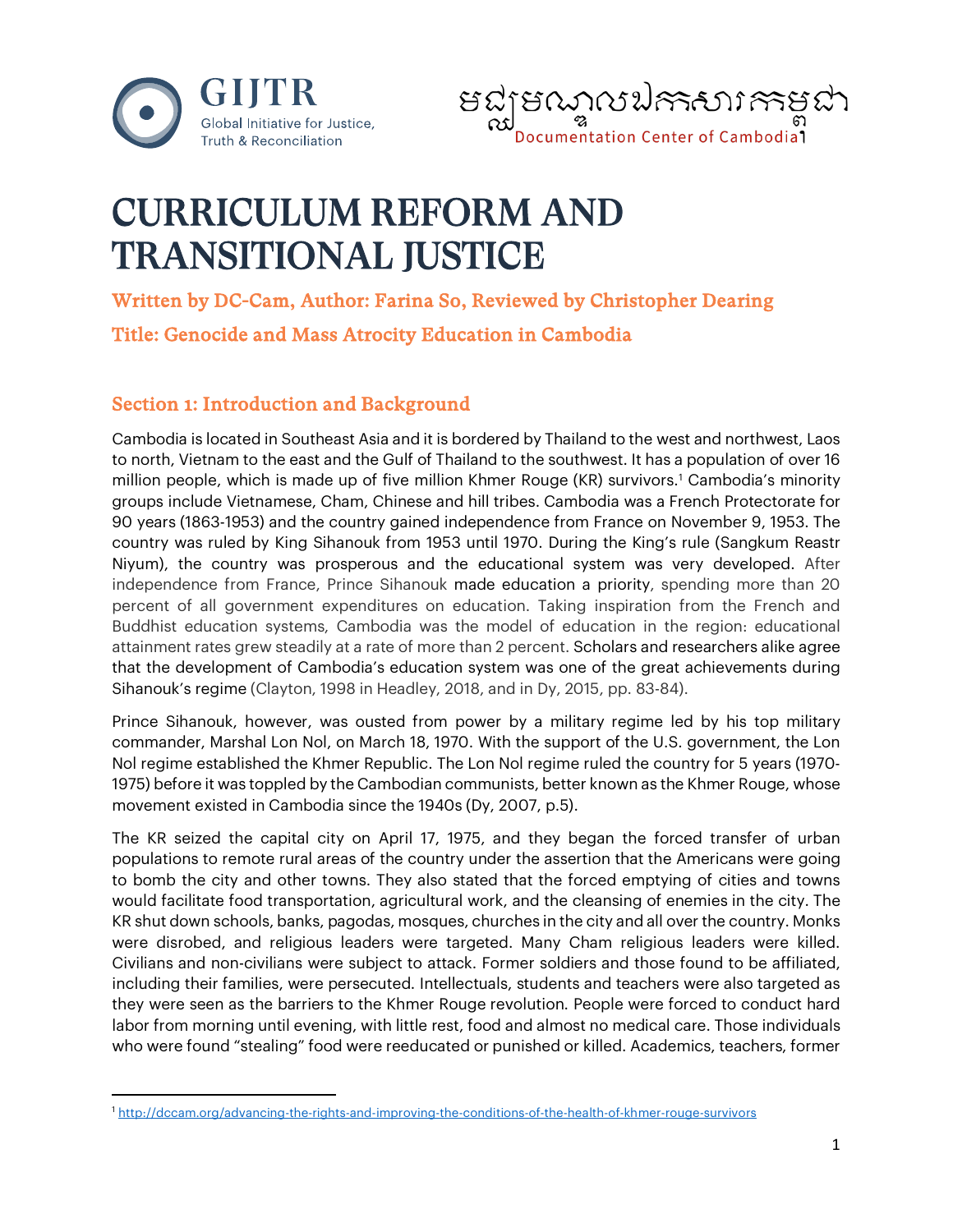



civil servants, and people with a professional background were targeted and killed. Religious practices were prohibited (Dy, 2007, pp. 13-19; So, 2011, pp.14-16).

Children and youth were proclaimed to be the property of the Angkar, or what was the Khmer Rouge term for "the organization." The KR named the country Democratic Kampuchea (DK) and dissolved the formal education system at all levels. Education would instead be reflected in one's commitment to work and the revolutionary struggle. Some basic reading and writing for children were introduced in some working collectives, but these activities were minimal—in some cases only about two to three hours every 10 days. The Khmer Rouge claimed that, "Study is not important. What's important is work and revolution" and "There are no more diplomas, only diplomas one can visualize. If you wish to get a Baccalaureate, you have to get it at the dams or canals." (Dy, 2015, p. 190; Chigas and Mosyakov, 2001). Many school complexes were converted into prisons, reeducation centers or warehouses. Obviously, Tuol Svay Prey (literally meaning "a wild mango tree hill") High School and Tuol Sleng (literally meaning "a hill with poisonous tree") Primary School, together with the surrounding flats were converted into the KR top security center (Office S-21 or Tuol Sleng prison), where a number of prominent educators and intellectuals were interrogated, tortured and eventually executed. At least 75 percent of all teachers and 96 percent of all tertiary students were killed (Ministry of Education, Youth and Sport, 2000 in Clayton, 1998 and Dy, 2015, p. 85).

The KR was toppled on January 7, 1979, by a Vietnamese military force, that was supported by a smaller force of Cambodian soldiers. During this genocidal regime, about 2 million people—one quarter of the country's population—died of overwork, starvation, disease, and execution. About five million people survived the regime and they were greatly affected by the regime and its legacy (Dy 2007, p. 103; So, 2011, p.15).

# History of Education System and School Curriculum Prior to Reconciliation-Oriented Reforms

After the regime collapsed, the country was controlled by the People's Republic of Kampuchea (PRK), a Vietnamese-backed Cambodian government. Education and other social sectors were reestablished with financial and technical support from the Soviet Union, Eastern European and other Soviet satellite countries, with the principal support coming from Vietnam. The education system in particular had to undergo significant rebuilding (Dy, 2015, p. 96; Ly, 2017, pp. 20-30).

The first academic year, 1979-1980, officially started on September 24, 1979. PRK President Heng Samrin declared that date as the National Day of Education. He added, "the reconstruction and expansion of cultural, educational and national study foundation are the most important and urgent tasks." (Speech by Heng Samrin in Dy, 2015, p. 90). Education had to be re-started with 2,481 primary schools, 13,619 teachers, 724,058 enrolled students. Approximately 6,000 educational institutions were built and thousands of teachers trained within a very short period.

In an attempt to recruit more teachers, the regime appealed to all surviving educators and encouraged people nationwide to register as teachers and put children back to school. The government's strategy to rescue national education at that time was to have "the literate teach the semi- illiterate, and the semi-illiterate teach the illiterate," which was the motto of the PRK Ministry of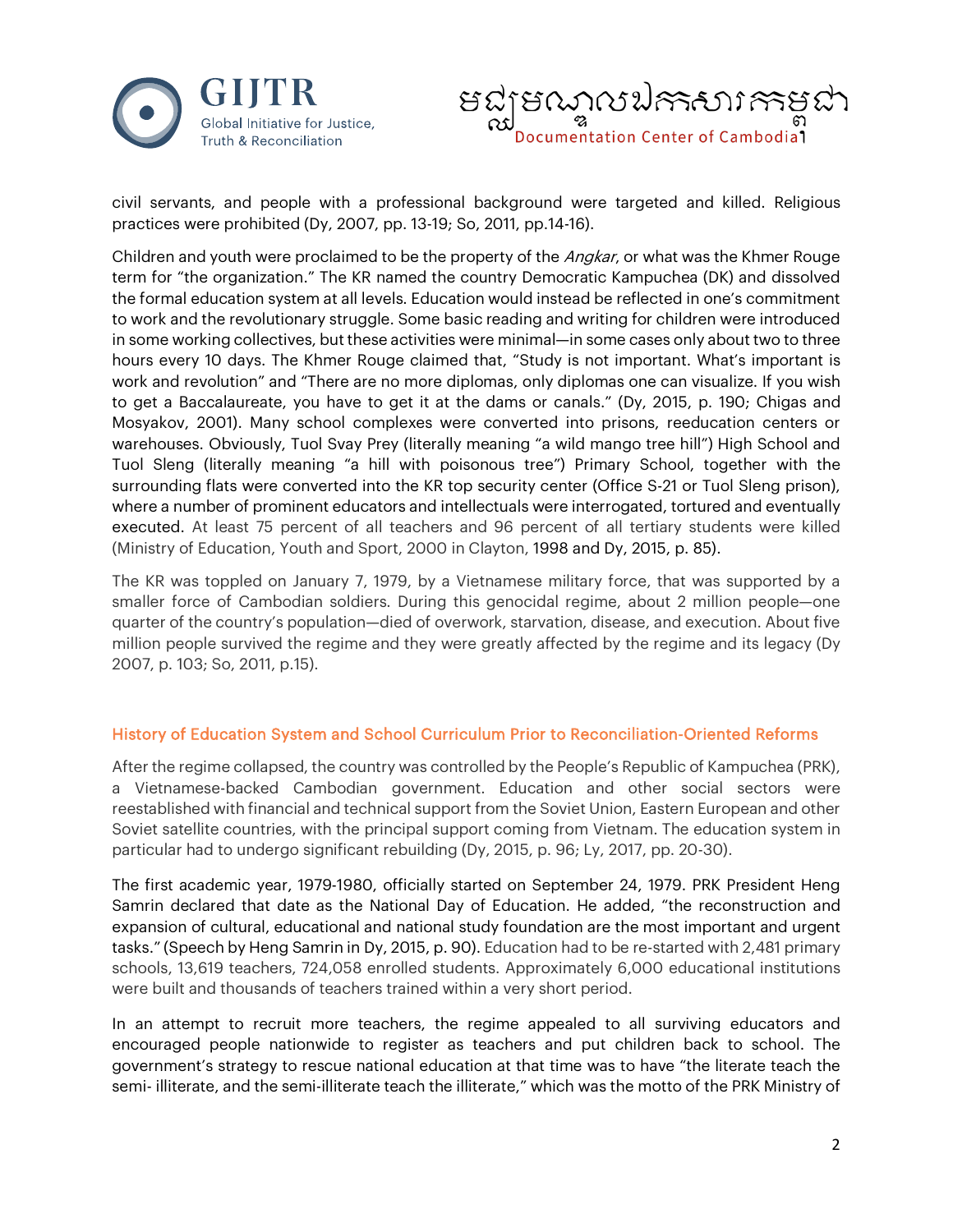



Education. Another common slogan of that time was: "Going to teach and going to school is nationloving." (Dy, 2015, p.91).

The Ministry of National Education was significantly hampered by the lack of human and capital resources in its pursuit of developing curricula and textbooks for school children. The first education minister of Cambodia, Chan Ven, recalled how the Ministry had no clear direction of what to do, except they were committed to putting as many students in school as possible (Dy, 2015, p. 193). Another significant challenge for the regime was the struggle over political doctrine. Teachers were required to incorporate political doctrine and messages into even the most technical courses. Supplementary teaching materials included a propaganda magazine, songs, poems and slogans. These materials were used to ensure students learned about the concepts of socialism and revolutionary consciousness as reflected in stories about revolutionary fighters and the heroism of "Vietnamese voluntary forces. (Ayres in Dy, 2015, pp. 95- 96).

The regime incited revolutionary anger and sentiments of vengeance toward what it called the "Pol Pot-Ieng Sary-Khieu Samphan genocidal cliques." The regime built messaging around certain themes such as, "KR genocidal massacres of innocent people"; "expansionist China"; "Beijing genocidal ambition"; "Nazi fascism"; and "American imperialism." The PRK national anthem clearly stated these objectives. The PRK used genocide education as a tool to rebuild Soviet-oriented socialism in Cambodia, to condemn Chinese expansionism, to absolutely prevent the return of the KR regime, and to keep the "7 January 1979 Day" alive in the people's hearts, all of which contributed to a longlasting political survival of the regime. In this respect, the PRK employed the term "genocide" as a proxy word for the KR regime. The term had been contentious outside of the PRK framework, and Cambodia once again became a proxy battleground for the political and ideological competitions between super powers. Regardless of the ideologies the PRK subscribed to, educational rehabilitation was one of the regime's greatest achievements, even though the PRK faced severe capacity constraints. During this period, the concept of reconstructing the educational system was integrated with the concept of national reconstruction and development. (Dy, 2015, p. 73). These few lines about the Khmer Rouge regime were taught in school along survivors' stories and revolutionary consciousness.

However, as Cambodia was in transition from a socialist country to a democratic country in 1989 to 2000, these few lines were removed from the PRK textbook and the PRK's textbooks were replaced by new ones. The new textbooks did not include an account of the Khmer Rouge era in 1991-2000 for the sake of national reconciliation, and building peace and political stability. The teachers were instructed not to mention the KR in the classrooms (Dy, 2015, p. 18).

During this period, the role of informal education through memorialization, truth-telling, and other initiatives which will be discussed below contributed to transitional justice process in Cambodia.

# Pathways and Processes of Reconciliation

Many local initiatives were undertaken by both state and non-state actors since the fall of the Khmer Rouge to promote peace and reconciliation in the country. These initiatives or mechanisms ranged from truth and justice seeking processes, peaceful co-existence, memorialization, peacebuilding, democratization, education, and religious approaches.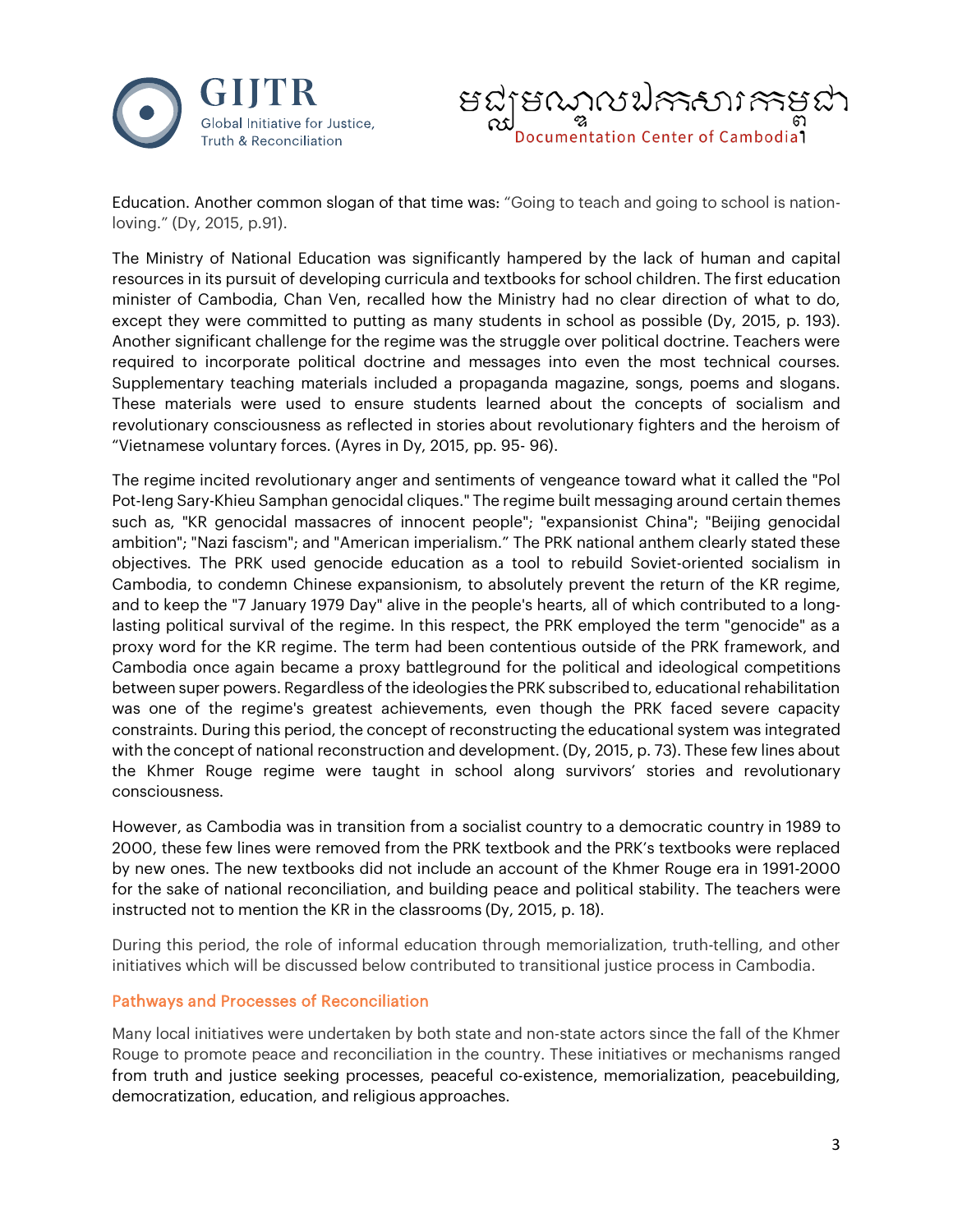



Although there were sporadic incidents of reprisals and acts of vengeance that occurred after the fall of Democratic Kampuchea in 1979, the sentiments that fueled these acts gradually transitioned to support for acts, initiatives, and mechanisms associated with the rule of law, a collective sense of humanity, a shared victimhood, and the memorialization and teaching of Khmer Rouge history. Although religion was a crucial proponent for this shift in sentiments, there were also social and economic reasons for supporting transitional justice. The process of reconciliation has been described in the proverbs, "every single drop of water falling onto dry soil penetrates in all directions" and "each single drop of water can break a rock." These proverbs illustrate that individual Cambodians and the government considered a variety of practices that bring closure to survivors and adapted these practices to their own circumstances. Little by little the nation will be healed after the rocks are saturated. (Ly, 2017, p. 18).

#### People's Revolutionary Tribunal (PRT)

In August 1979, a People's Revolutionary Tribunal was set up by PRK in order to prosecute the Khmer Rouge senior leaders, including Pol Pot, Ieng Sary and Khieu Samphan, in absentia. The tribunal lasted for seven months and heard many testimonies of survivors. A death penalty was handed down against the accused<sup>[2](#page-3-0)</sup>, although the sentences were never carried out. The hearing, despite some flaws, helped calm public outcries for reprisal killings that took place in early 1979. Many victims murdered perpetrators single or en masse. Some hired assassins. (Ly, 2017, pp.38-40).

#### Truth-telling Process Through Petitions

In 1982 and 1983, Cambodia began a nation-wide truth-telling process that was similar to a truth commission. The process involved a massive collection of petitions. These petitions were written, signed or thumb-printed by thousands of survivors of the Khmer Rouge. A crime research committee ("Research Committee) charged with the responsibility to investigate the crimes committed during the Khmer Rouge era was created by the PRK's Solidarity Front on October 5, 1982 (Schulte, 2012, p. 1; Gordon, 2012, p. 17). The vast collection of victim's petitions is known as *Renakse records* or "million documents" and each document contains many authors which in many instances entail gruesome details such as the suffering that they and others went through. The petitions were mainly group petitions, and they reflected a wide range of claims and experiences, such as: the number of people in a village who were killed or disappeared; the number of homes destroyed; animals killed; methods of torture used by the Khmer Rouge; forced marriages; locations of mass graves; desecration of Buddhist pagodas, mosques, and other religious temples; monks were disrobed or killed; words expressing anger or condemnation against the Khmer Rouge; among other things. The records became one of the most important and useful sets of preliminary documents on the activities and experiences of people under the Khmer Rouge. The PRK attempted to submit these petitions to the UN to recognize the atrocities committed by the Khmer Rouge between 1975 and 1979 for the purpose of removing the Khmer Rouge representatives from Cambodia's UN seat. Although a large number of petitions were collected, they were never sent to the UN for unknown reasons. They were held at PRK's Solidarity Front Office until 1997, when they were handed over to DC-Cam. Of the nearly 9,000 petitions that were reportedly drafted, DC-Cam acquired approximately 1,250 (Ly, 2017, p. 69, Gordon, 2012, pp. 2-3). As described by some survivors, the petitions are like: "Cold Water in hand

<span id="page-3-0"></span><sup>2</sup> <https://www.phnompenhpost.com/national/looking-back-1979-peoples-revolutionary-tribunal>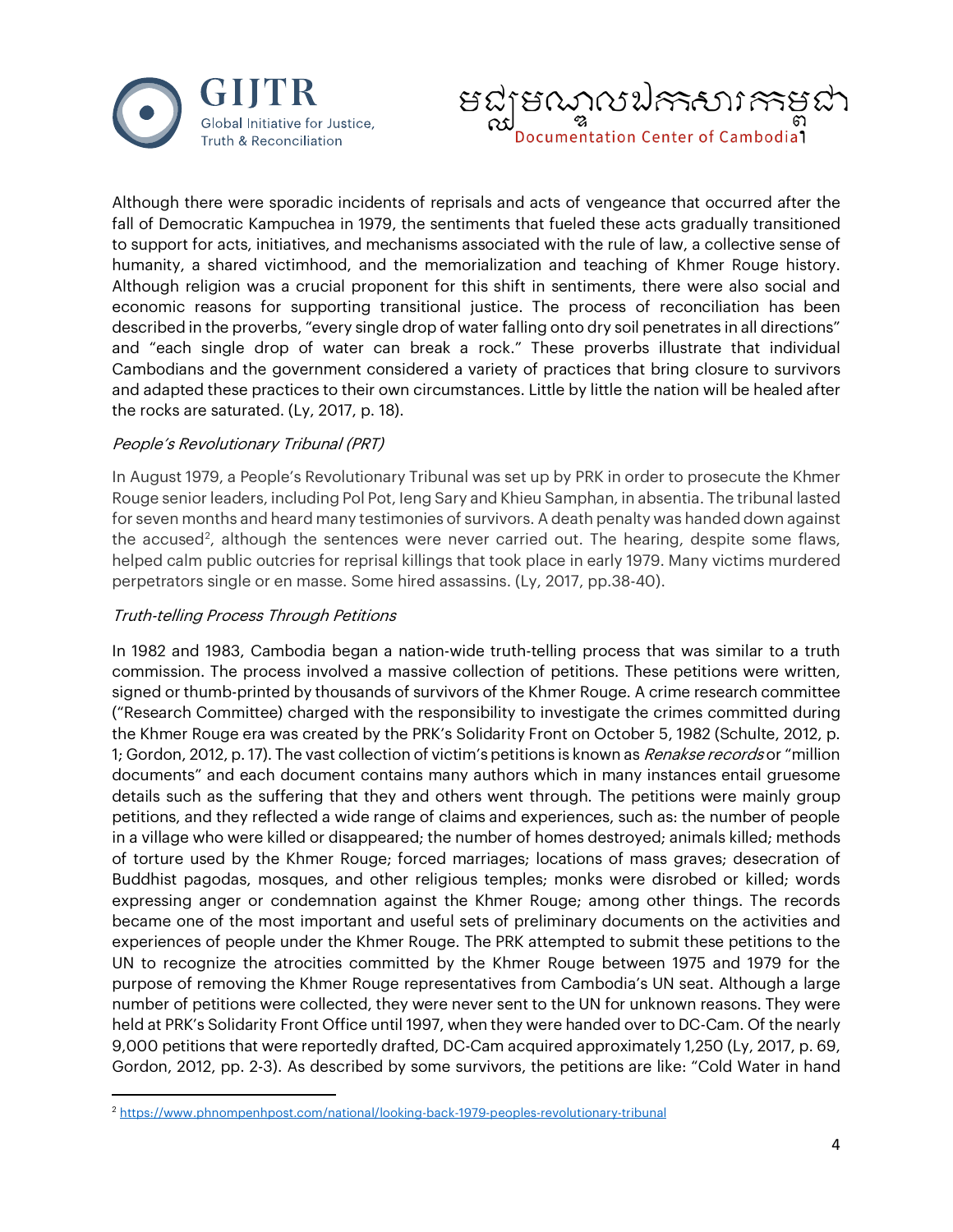



for drinking, to extinguish anger." To some victims, they are seen as promoting unity and solidarity among survivors. (Ly, 2017, p. 81).

### Day of Anger/Day of Remembrance

The Cambodian Day of Anger/Day of Remembrance was established in May 1983 in order to commemorate and memorialize when the Khmer Rouge created the first official cooperative on May 20, 1973, which led to the eventual national collectivization of private property and mass killing during the regime. The day used to be recognized as a national day of remembrance. This holiday allowed survivors to express anger in a peaceful way, to pay tribute to the dead, and to show a commitment to building a shared future. (Ly, 2017, p. 23).

#### Unearthing and Preservation of the Remains

Cambodia began unearthing the mass graves after an announcement from the PRK's Ministry of Information and Culture, Municipal and Provincial Officers in October 1983. People were instructed to unearth mass graves in their locations and report on the death toll to the Ministry. (Ly, 2017, p. 88). They were also instructed to build memorials for the deceased. In December 2001 the new government issued another circular directing all people and relevant institutions to preserve the bones of Khmer Rouge victims. The intent behind this circular was to encourage the preservation of remains for future physical evidence, remembrance, and education of the younger generation (Ly, 2017, p. 89).<sup>[3](#page-4-0)</sup>

#### Paris Peace Agreement

In the early 1980s, Khmer Rouge forces grew when two other resistance groups—the United National Front for an Independent, Neutral, Peaceful and Cooperative Cambodia (FUNCINPEC) and the Khmer People's National Liberation Front (KPNLF)—formed a political alliance with the KR called the Coalition Government of Democratic Kampuchea (CGDK). They fought against the PRK government (Ly, 2017, p. 28). Peace negotiations among all warring parties were brokered by the international community, consisting of 18 countries that met in Paris from July-August 1989.[4](#page-4-1) The negotiation process actually took place over the course of many occasions and eventually an agreement was reached on October 23, 1991 in Paris, France. The warring parties agreed to hold the first national election in 1993 under direct supervision of United National Transitional Authority in Cambodia (UNTAC).

#### Transitional Period and Democratization

Following the Paris Peace Agreements, UNTAC was set up by the United Nations and its members in 1992 following a request by then Prince Sihanouk and Hun Sen to execute the key points agreed upon (Ly, 2017, p. 151). Therefore, the UN was mandated to hold a free and fair election for the country which brought together the warring parties, provide a neutral, unbiased, and secure environment to force a phased and balanced demobilization (p. 156). The election took placed as planned, but the KR boycotted the election and then continued to struggle against the newly elected Royal

<span id="page-4-0"></span><sup>3</sup> [https://www.eccc.gov.kh/sites/default/files/legal-documents/Circular\\_on\\_remains\\_--\\_Khmer\\_0.pdf](https://www.eccc.gov.kh/sites/default/files/legal-documents/Circular_on_remains_--_Khmer_0.pdf) and

<span id="page-4-1"></span>[https://www.eccc.gov.kh/sites/default/files/legal-documents/Circular\\_on\\_remains.pdf](https://www.eccc.gov.kh/sites/default/files/legal-documents/Circular_on_remains.pdf)

<sup>4</sup> <http://www.cambodia.org/facts/?page=1991+Paris+Peace+Agreements>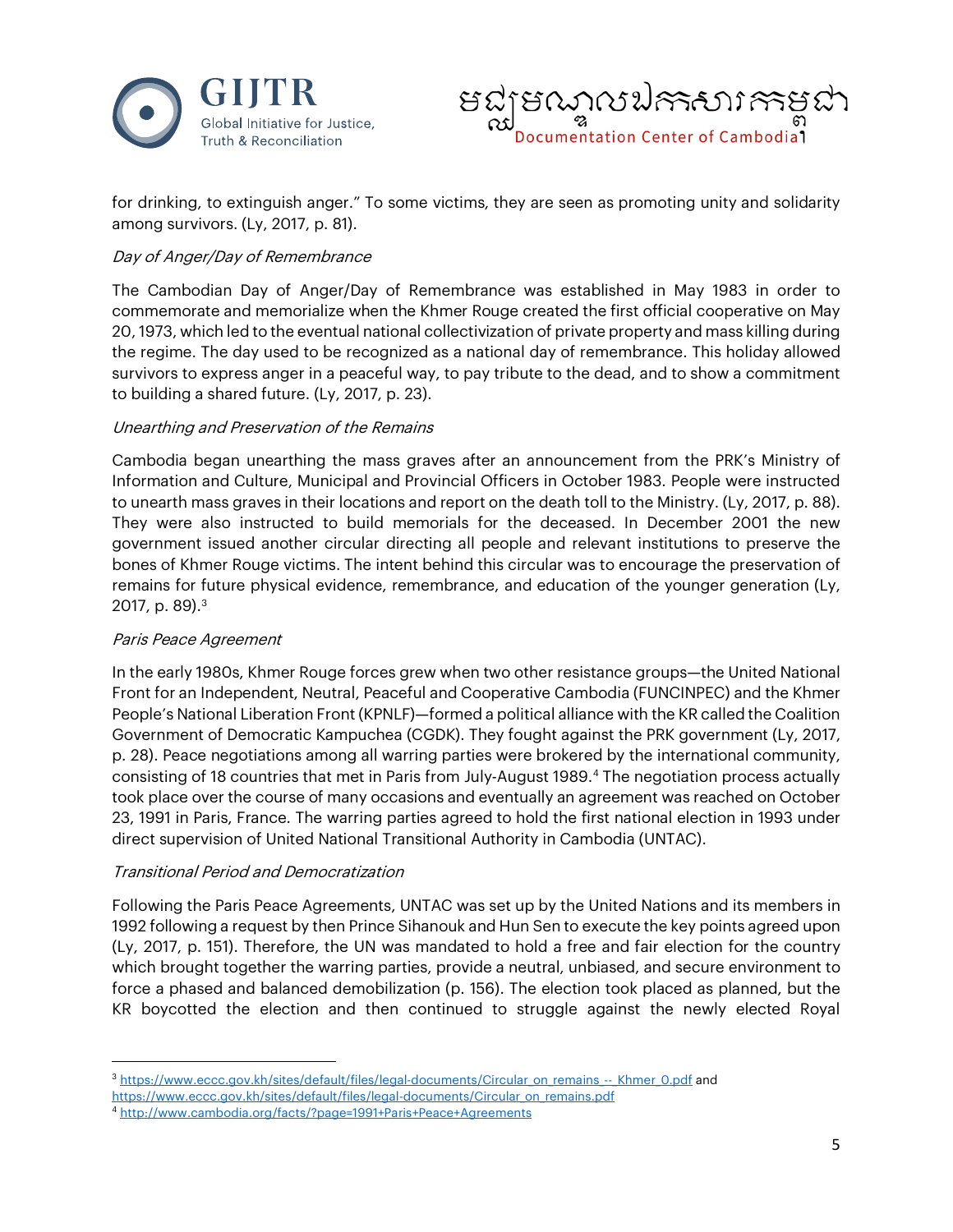



Government of Cambodia until 1998. Under this new government, a constitution was established and is in use until present day.

The coalition government, which was led by FUNCINPEC, received a majority of votes. However, the Cambodian People's Party (CPP) did not recognize the electoral results, forming a deadlock. To compromise, the UN proposed a Co-Prime Ministers resolution in which the government should be governed by two Prime Ministers, Hun Sen and Prince Ranariddth. This system was short lived because of unequal share of power. In 1997, the prince was overthrown by the CPP in a coup.

Although the KR was outlawed for its refusal to comply with the peace plan of UNTAC in 1993, the CPP began to court the KR in 1996 to gain their support. The government established a policy known as the "Win-Win policy" to incentivize rank-and-file KR members to give up their arms and association with the movement in exchange for retention of their property rights and a promise of full reintegration in society (Ly, 2017, p. 166). Nationwide networks were established to conduct outreach to members of the Khmer Rouge resistance (Ly, p. 21), and the outreach was implemented through a number of mechanisms, one being a radio program known as the "Motherland Appeal program" (p. 118). Many people defected to the government as a result of this policy. Anlong Veng of Oddor Meanchey province was the last area to join the government following the death of Pol Pot, the KR most senior leader in 1998 and the arrest of Ta Mok in 1999 (Dy and Dearing, 2014, pp. 126-127).

# The Extraordinary Chambers in the Courts of Cambodia (ECCC): A Retributive justice

It took Cambodia three decades to establish a court which is recognized by the international community to bring justice to the victims. The history goes back to 1997 when the Cambodian government requested the United Nations to assist in establishing a trial to prosecute the senior leaders of the Khmer Rouge for the crimes committed between 1975 and 1979. On Dec 12, 1997, the UN General Assembly adopted the resolution 52/135, which called on the Secretary-General to examine Cambodian request. On July 23, 2003, the Cambodian National Assembly passed a law to establish the tribunal. For the sake of the Cambodian people, the government requested that the trial be held in the country using Cambodian staff and judges together with foreign judges and personnel.[5](#page-5-0) DC-Cam played an important role in this process as it provided research support and help draft Khmer Rouge Tribunal law. It also provided essential documents to the court. Although we advocate for the court, we remain independent, yet critical in order to ensure justice is done and survivors participate in the proceeding meaningfully.

#### Religious Approach to Forgiveness and Healing

Religion played an important role in the reconciliation process for Cambodia. Buddhism, Islam and Christianity helped many Cambodian people to come to terms with the past and find inner peace. When asked how to heal, Buddhist people said they use the Buddhist concept of "Vindictiveness ends by not being vindictive" to end a cycle of violence. In addition to this concept, they use rituals and ceremonies such as *Bangskol* (paying homage to the dead) and giving offerings to Buddhist monks, among other activities. Individuals who were former Khmer Rouge (or who self-identified as having committed horrible acts) would use these rituals and ceremonies as a way to find inner peace as well as to admit their guilt. Some victims or perpetrators become *a-char* or monks or nuns, so they have

<span id="page-5-0"></span><sup>5</sup> <https://www.eccc.gov.kh/en/introduction-eccc>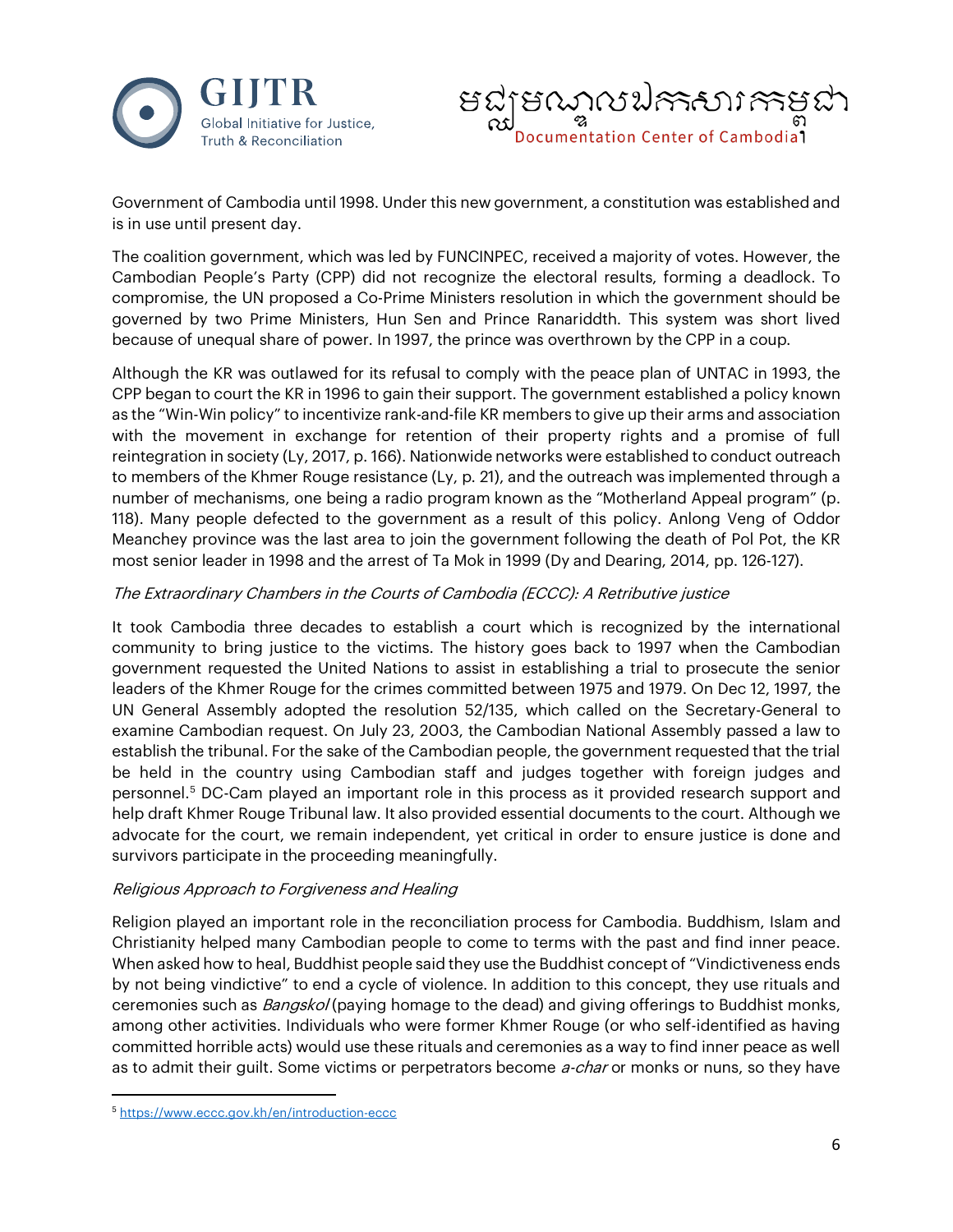



peace and merit is accumulated. As a second largest religion in the country, Islam promotes peaceful co-existence and teaches its followers to forgive. Many Cham Muslim survivors said no matter how much hatred or anger they hold, they were able to find peace in pursuing their religious faith. Similar to Buddhists, Cham Muslims said that if they were to take revenge, it would ensure a cycle of violence (So, 2011, pp.101-102; Ly, 2017, pp.51-52).

Believing that Christianity promises release from past sins for embracing God, many people converted to Christianity after the fall of the Khmer Rouge. Both victims and perpetrators find religion a helpful means to healing and a solution as this also comes with economic incentive that can address their social needs. Reportedly, many Khmer Rouge cadre or perpetrators converted to Christianity. Kaing Guek Eav alias Duch, former Chief of S-21 security center, better known as Tuol Sleng prison, embraced Christianity around his trial in 2009 asking for forgiveness.<sup>[6](#page-6-0)</sup> Im Chaem, a former suspect of case 004 converted to Christianity in 2018 following a dismissal of her case and a recovery of her son from mental illness. Pastor LaPel helped pay for her son's mental health treatment in Battambang.<sup>7</sup> Chaem told VOA that her case was finalized by dismissing the charges, so she was cleared. She was happy to hear that her son got better. She believes that God (Jesus Christ) redeems any sins she may have committed, although she did not specify if these sins are linked to alleged crimes committed. She also expressed that only God can help her out.[8](#page-6-2)

# Section 2: Reforms and Innovations

# Formal and Informal Education and Curriculum Reforms

#### Formal Education Curriculum

Curriculum reform is a multi-faceted, incremental pursuit that requires extensive coordination and consensus-building in addition to actual curriculum development. Civil society was often the key driver of curriculum reform in post-conflict Cambodia, particularly in the last twenty years in which genocide education became institutionalized within the formal education system.

The institutionalization of the formal education curriculum took approximately 7 years of work. Between 2002 and 2009, Khmer Rouge history curriculum was developed, refined, and packaged into a national curriculum with clear contents, objectives and methodology. The curriculum comprised several essential components such as: peer-reviewed sections detailing historical facts surrounding the Khmer Rouge regime; stories of victims, survivors, and perpetrators; and a set of lesson plans that combined traditional teacher-centered learning methods with more contemporary, student-centered methods. The final stage of curriculum development was a coordination and

<span id="page-6-0"></span><sup>6</sup> Duch was sentenced to life imprisonment by the ECCC for war crimes and crimes against humanity in 2017 and died in 2020.

<span id="page-6-2"></span><span id="page-6-1"></span><sup>7</sup> <https://www.voacambodia.com/a/ex-khmer-rouge-slavemaster-now-a-christian-but-still-remoreseless/4417542.html>

<sup>8</sup> <https://www.voacambodia.com/a/former-khmer-rouge-cadre-conducts-Christmas-service-at-new-church/5207643.html>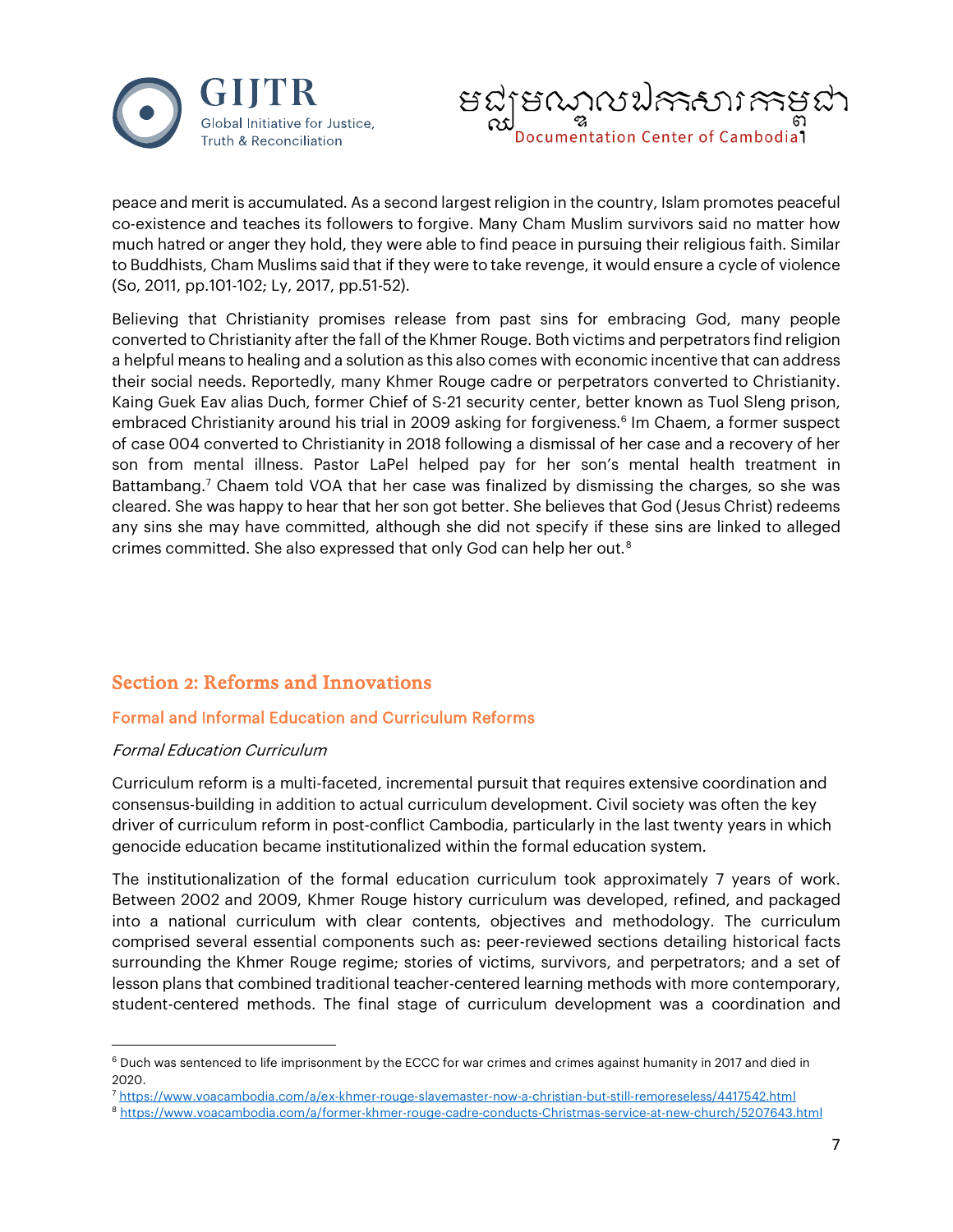



packaging process, in which key stakeholders, namely government officials, were engaged to ensure the curriculum was appropriately nested within mandated public school curriculum. In many respects, this piece was part and parcel to all work in developing the curriculum; however, it assumed greater prioritization as the curriculum was finalized. Many civil society organizations, especially DC-Cam played an important role in initiating and developing a history textbook. DC-Cam started to engage with the Ministry of Education, Youth and Sport (MoEYs) in 2002 after its survey findings which indicate that 85% of respondents favor formal education on the history in secondary school (Dy, 2015, p. 197). It was supported by one of the remarkable statements expressed by a Cham Muslim woman survivor Sos Seiha who stated the following:

"I asked myself whether or not the young generation of Cambodians believe that the Khmer Rouge crimes did exist in Cambodia. Do they believe what their parents and grandparents have told them about their suffering at that time? Has any author or historian written about this history for official school curriculum yet?" (in Dy, 2012, p. 129).

In 2004, DC-Cam began recruiting a young Cambodian researcher who was born after the regime to conduct research and spearhead its genocide education project. After two years of research, a draft was produced and reviewed by a leading international historian David Chandler, one of the foremost scholars on Cambodian history.

In September 2006, DC-Cam sent 4 copies of the draft manuscript to 4 key government officials for review. These included the incumbent Prime Minister, the then Minister of Education and two education secretaries. The Center tactfully approached the Prime Minister since it believed that he was the only person to truly endorse this politically sensitive history. This review process had to go through a round of censorship and scrutiny, but eventually the Prime Minister approved the text. The Prime Minister thereafter ordered his cabinet to establish a government working commission to further review the text. The commission consisted of seven persons, including two leading historians, the late Minister of Education, and the current undersecretary of state. After several months of review by the commission, DC-Cam received mixed comments from the reviewers. The two leading historians suggested that we should avoid giving personal opinions or analyses to the history. Another reviewer suggested the deletion of a chapter on the birth of the Communist Party of Kampuchea (CPK) because of its political sensitivity. Other comments focused on the violent descriptions of certain events (Dy, 2015, p. 221).

Despite the critical comments, the late Minister of Education, ultimately rejected all of the changes suggested by the other reviewers. They then sent DC-Cam an approval letter which reads, "The text can be used as a core reference to write a history textbook, but cannot be used as a history textbook for general education." (in Dy, 2015, p. 223).[9](#page-7-0)

After the text was approved, DC-Cam printed 3,000 copies of the textbook in Khmer and began distributing these copies to secondary students, teachers, and academic and non-academic institutions. It also published an English version. To date, DC-Cam has distributed over 1 million copies of the textbook with translations in five other languages.<sup>[10](#page-7-1)</sup>

<span id="page-7-1"></span><span id="page-7-0"></span><sup>9</sup> Letter From Im Sethy to Sok An, dated January 3, 2007[, http://www.d.dccam.org/Projects/Genocide/D1.pdf](http://www.d.dccam.org/Projects/Genocide/D1.pdf) <sup>10</sup> <http://dccam.org/a-history-of-democratic-kampuchea-1975-1979>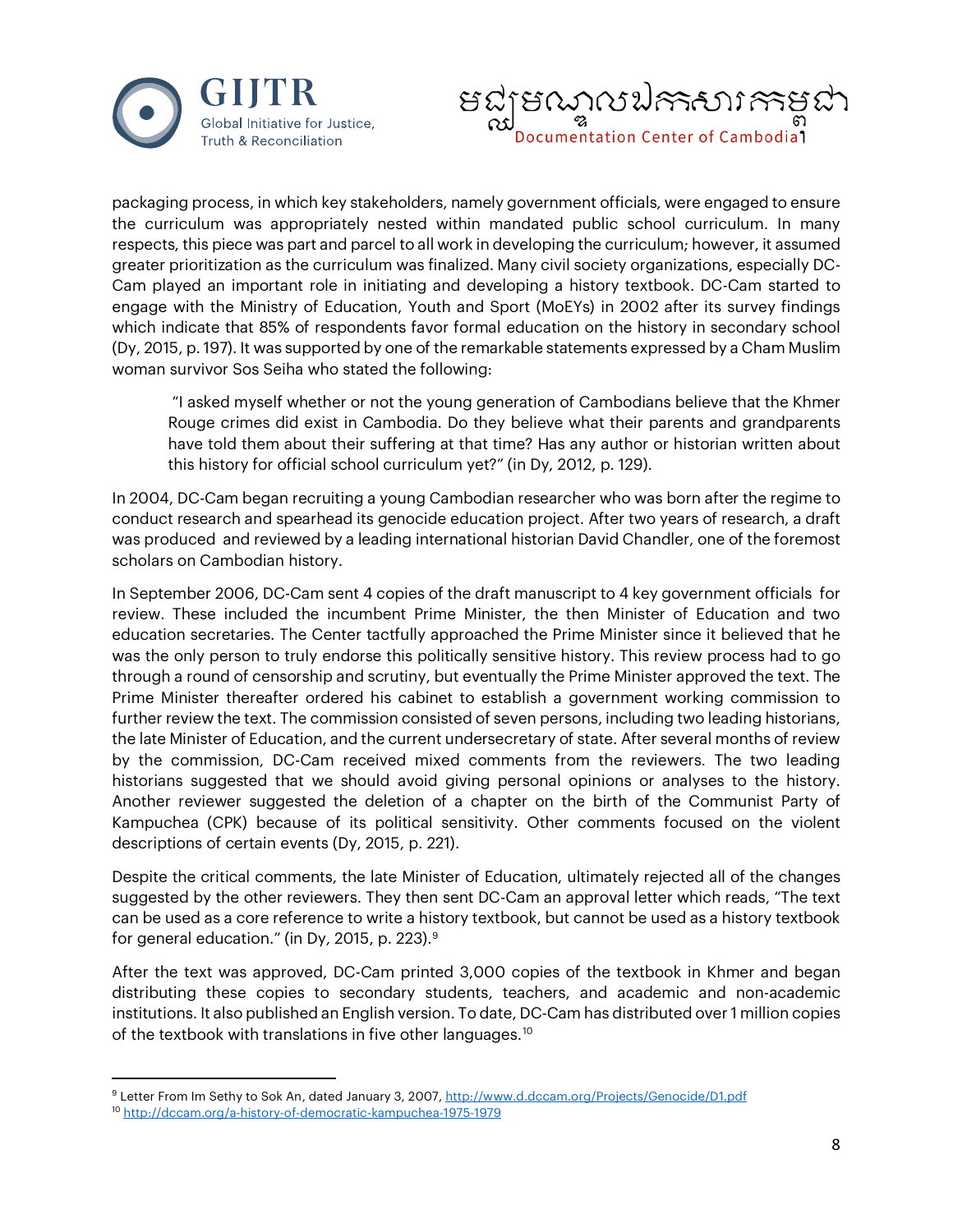



DC-Cam also developed a Teacher's Guidebook, co-authored by Chea Phala, Cambodian educator, and Christopher Dearing, an American educator. The guidebook underwent a similar review process as the textbook<sup>11</sup> The working group consisted of 24 national teachers, experts and the secretary of state who reviewed the textbook. After several rounds of comments and meetings, the text was approved by the Cambodian Ministry of Education, Youth and Sport. The guidebook relied upon a mixture of teacher-centered and student-centered learning approaches to support critical thinking, self-reflection, and empathy. It was printed in 2009. The guidebook was followed by train-the-trainer sessions starting at the national and regional levels, and ending with commune teacher trainings. National trainers were certified and, alongside DC-Cam staff, they became the trainers for provincial teacher trainers, who thereafter became trainers for commune teachers. After several years of training, several thousand history teachers were trained in schools.

A formal Khmer Rouge history curriculum is now integrated within the official Cambodian history curriculum, which is subset of the core curriculum of Social Studies. Chapters on the Khmer Rouge history were included in the social studies textbook and became mandatory materials for students in grades  $9<sup>th</sup>$  and 12<sup>th</sup> grade. The 2015 national exam also included questions on the Khmer Rouge history. It was also integrated in the foundation year at the university level. Finally, pre-service teachers (i.e., student teachers) were trained in the curriculum. To date, at least 3,000 of pre-service teachers have been trained.

#### Informal history education

As discussed above, many informal initiatives were established before the existence of the formal history curriculum. The existing informal education activities were expanded and many new initiatives were developed after the introduction of formal curriculum in national schools. These included public education forum, peace and human rights tour, home visits, memorial slogans, museum and exhibitions, intergenerational dialogue through a massive oral history collection, among other initiatives.

#### Memorialization (museum, memorial sites and slogans and exhibitions)

Preservation and memorialization of the killing fields, prisons, and other historical sites and turning them into site of remembrance is a significant contribution to increasing an understanding on the Khmer Rouge period. S-21 prison, a top KR security center, was converted into a museum in 1980 and Choeung Killings site where Khmer Rouge prisoners were sent to be executed, was renamed a memorial site. The museum and the Killing Fields which are located in Phnom Penh have received hundreds of thousands of both Cambodian and international visitors which they can learn about the Khmer Rouge reign of terrors, especially against their own cadre.<sup>[12](#page-8-1)</sup> The preservation and development of 14 historical sites in Anlong Veng district, a last Khmer Rouge strong area and 400 kilometers away from the city, offers an educational platform and reflection on how the Khmer Rouge guerrilla survived after its demise in 1979 and why ongoing struggle continued to ensue until 1998.

Memorializing a tragedy where millions lost their lives could also be done through a nationwide memorial genocide prevention slogan which started first in a school yard in 2010 and now expanded

<span id="page-8-0"></span><sup>11</sup> <http://dccam.org/teachers-guidebook>

<span id="page-8-1"></span><sup>&</sup>lt;sup>12</sup> It was paused during COVID-19 pandemic.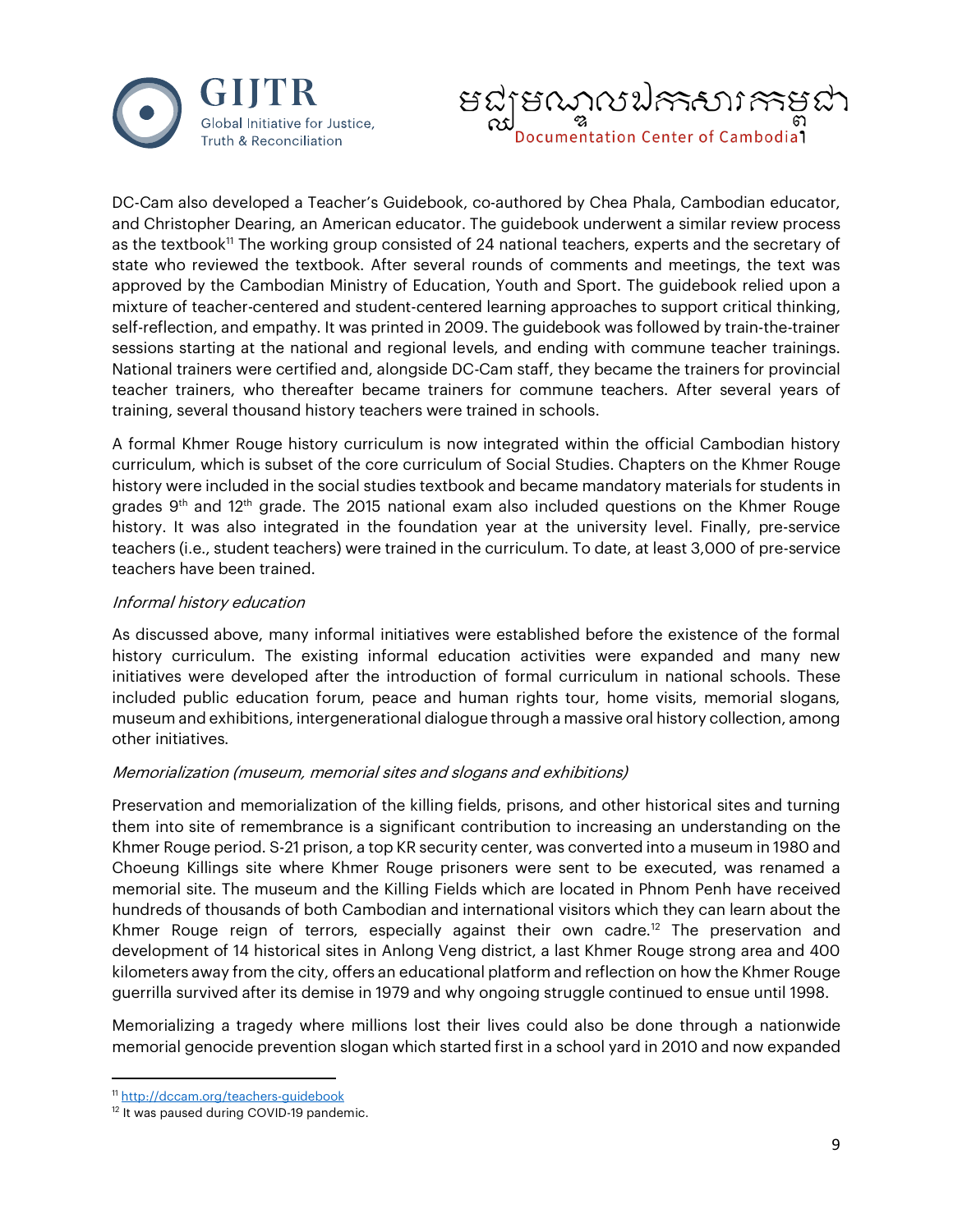



in communities. These two slogans that both memorialize the tragedy of Democratic Kampuchea and promote post-genocide reconciliation are inscribed in marble with different look read: (1) "Talking about experiences during the Khmer Rouge regime is to promote reconciliation and to educate children about forgiveness and tolerance;" and (2) "Learning about the history of Democratic Kampuchea is to prevent genocide. When such banners are hung across every high school in the country so that school children, parents, community members, and passersby read their message, then the collective impact of these banners can be more powerful and wide-reaching than even traditional memorials.

Equally important, exhibitions whether permanent, temporary, or travelling curated in a museum or anywhere are a useful tool to engage younger generation, survivors and general public in dialogue about daily experience. [13](#page-9-0)

#### The Extraordinary Chambers in the Courts of Cambodia (ECCC)

The ECCC proceeding and hearing where survivors were invited to testify, the accused made statements, and experts addressed the questions posed by the judges and all parties are important platform for education.<sup>[14](#page-9-1)</sup> So far, the court concluded two cases: Case 001 and 002 and convicted the surviving leaders for crimes of genocide, war crimes and crimes against humanity.[15](#page-9-2) The remaining cases--003 and 004--are unlikely to proceed due to disagreements over jurisdiction between Cambodian and International Co-Investigating Judges. While the International Co-Investigating Judge wanted to proceed, the National Co-Investigating judge dismissed the case.[16](#page-9-3) As the court is winding down its operations, documents and information—many of them obtained from DC-Cam—have become (and will be) useful resources for students, academia, survivors and the general public.

# Public Education Forum

The public education forum began operating in August 2010. The forum's aim is to raise public awareness and understanding of Khmer Rouge history in community forums, focusing particularly on communities in remote areas. Remote communities are the target audience for public education forums because they have little access to textbooks and publications related to the Khmer Rouge history. The villagers have the opportunity to tell their stories to youth and discuss history in guided discussion sessions overseen by DC-Cam staff, local leaders, and teachers. The discussion and personal accounts are supplemented with the textbook, A History of Democratic Kampuchea (1975- 1979). The forum is intended to complement DC-Cam's support for formal education about Khmer Rouge history in Cambodian classrooms nationwide. The forum also aims to link textbook material to the particular stories of each community—allowing teachers and students to make the best use of their own resources and encourage the villagers to participate with teachers in educating the younger generations about Democratic Kampuchea of Pol Pot.

<span id="page-9-0"></span><sup>&</sup>lt;sup>13</sup> <http://dccam.org/exhibitions>

<span id="page-9-1"></span><sup>&</sup>lt;sup>14</sup> <https://www.eccc.gov.kh/en/articles/questions-about-krt-students>

<span id="page-9-2"></span><sup>15</sup> <https://www.eccc.gov.kh/en/keyevents>

<span id="page-9-3"></span><sup>16</sup> [https://www.eccc.gov.kh/en/articles/pre-trial-chamber-issued-its-considerations-appeals-against-closing-orders-five](https://www.eccc.gov.kh/en/articles/pre-trial-chamber-issued-its-considerations-appeals-against-closing-orders-five-appeals)[appeals](https://www.eccc.gov.kh/en/articles/pre-trial-chamber-issued-its-considerations-appeals-against-closing-orders-five-appeals) an[d https://www.eccc.gov.kh/en/articles/press-release-international-co-prosecutor](https://www.eccc.gov.kh/en/articles/press-release-international-co-prosecutor)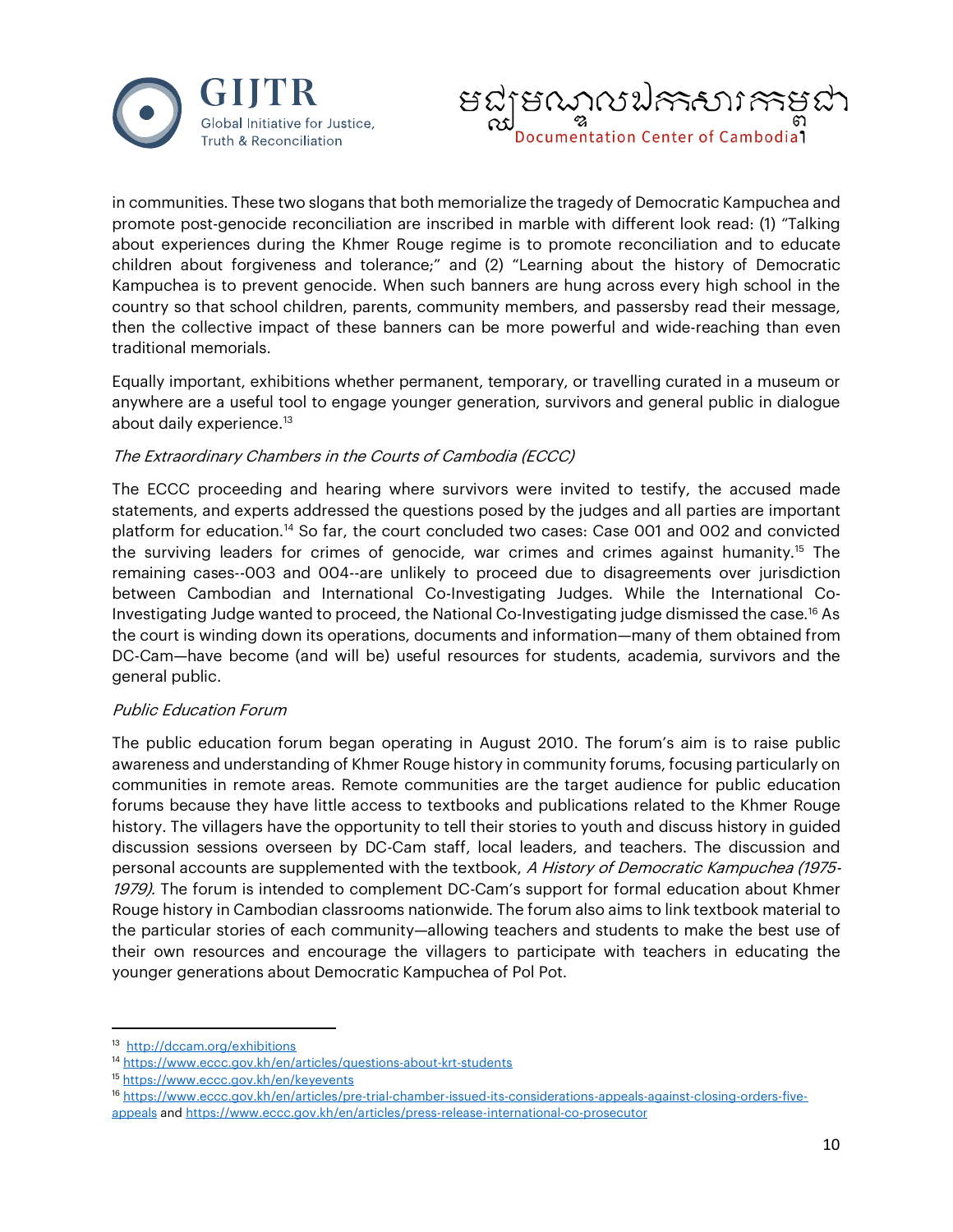



The forum does not aim to train the villagers to be teachers for their children in a pedagogical sense, rather the goal is to increase community awareness on the larger historical context as well generate a discussion on personal experiences. The forum discussions are led by three local history teachers who have participated in teacher training sessions on DK history, with the assistance of DC-Cam staff..<sup>[17](#page-10-0)</sup>

#### Peace and human rights tour to site of remembrance (other than Tuol Sleng) Anlong Veng

The peace and human rights tour is centered on teaching peace and human rights-related topics to students through a physical tour of the history of Anlong Veng and a focused study of the Khmer Rouge period. The project leverages local survivors, who tell their stories during the Khmer Rouge period. Many individuals are former Khmer Rouge cadres, which is important as it gives students an opportunity to ask direct questions on why people participated in the Khmer Rouge movement and how it affected them. The tour also engages persons who were victims of the Khmer Rouge movement (both people who suffered and those who lost family members). The tour is an important mechanism for expanding the teaching of this history beyond the school textbook by providing inperson accounts of the history. The tours are also important as they serve as a bridge between communities dominated by former Khmer Rouge and communities of surviving victims and the next generation. As part of the tour, they were brought to visit one of the 14 historical sites and exhibitions organized by Anlong Veng Peace Center, DC-Cam's mini center in the area.<sup>[18](#page-10-1)</sup> At least, 200 university students and civil society organizations staff attended the tour since 2017.

#### Village History

Exploring and writing local history in each village increases a sense of ownership of history and a means for education. Researchers, mainly teachers and pre-service teachers, are empowered and encouraged to conduct this local history research picking a location and this can be either their hometown or village they know best to conduct a research and write about it in a length between 15 to 20 pages long. There is a wide range of topic, a prison site, a work site, a mass grave site, a cooperative, a dining hall, a Khmer Rouge office etc. The paper should be based on documents, survivors' testimonies, and physical site visit. DC-Cam has collected over 100 papers from researchers. A few examples of the project is available at <https://www.youtube.com/watch?v=0SwmxaBKTx8> and [https://www.youtube.com/watch?v=L6EBpIo0jOE.](https://www.youtube.com/watch?v=L6EBpIo0jOE)

#### Home Visits

Home visits, especially during covid-19 circumstance, play a significant role in staying connected with survivors and their children as well as offer an educational platform (one-on-one coaching) for children of survivors who are currently home taking online study. The first part of the visit is an interview with head of household and their spouse about their experiences under the Khmer Rouge. The second part consists of a presentation on Khmer Rouge history and genocide prevention strategies to their children. There is a short break between these sessions and normally it lasts about

<span id="page-10-0"></span><sup>17</sup> <http://dccam.org/public-genocide-education-forum>

<span id="page-10-1"></span><sup>18</sup> <http://dccam.org/peace-and-human-rights-study-tour>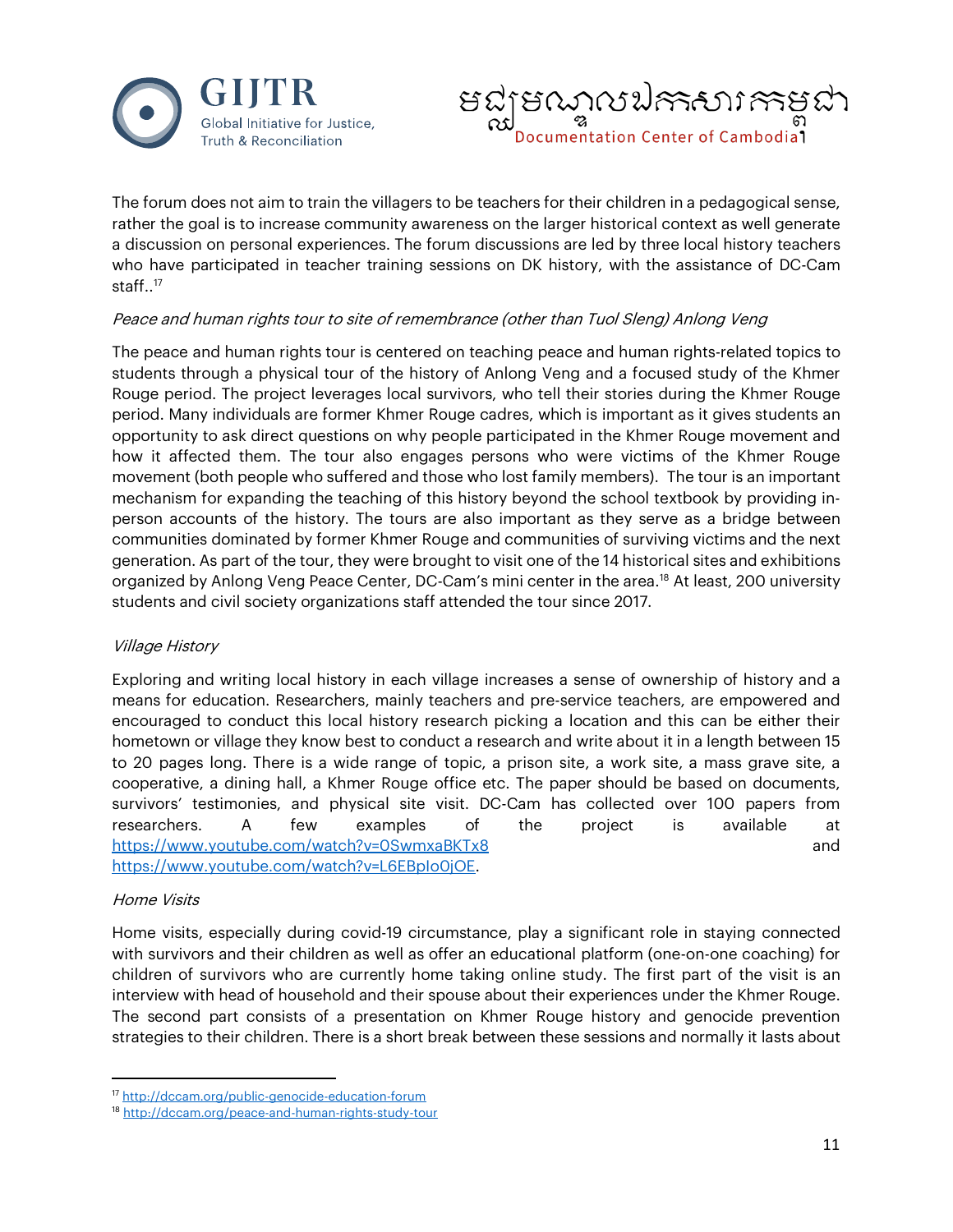



2 hours. Each household receives a gift box from the DC-Cam's team during the visit. The visit means a lot to survivors.<sup>[19](#page-11-0)</sup>

#### Intergenerational dialogue

DC-Cam began a nationwide intergenerational dialogue in August 2021. Youth, mainly students, were recruited as CamboCorps volunteers to conduct a dialogue with Khmer Rouge survivors, including their parents and relatives, across the country. The objectives of the dialogue are to 1) provide students an opportunity to listen to survivors' stories in order to help them build historical empathy and archive the unrecorded stories of survivors, approximately 5 millions, 2) improve their survivors' health condition by assessing their health and offering free medical check up, 3) enhance students' knowledge on the history and strengthen their leadership skill, so they can give back to their community.

To achieve these objectives, the students were trained in Khmer Rouge history, oral history, including secondary trauma, leadership skill, and public health by our experts in those fields before they began their volunteer work. At least 500 volunteers representing 25 cities and provinces in our first batch and each DC-Cam staff supervises at least 20 volunteers. They also continue to receive a series of training during their work. Their assigned tasks include 1) identifying and approaching survivors in their community, including their parents whose age 50 or above, 2) listen to and record at least 1 story a day, 3) learn about survivors' health and inform them about a free health check up offered by DC-Cam. Between August and October, 2021, at least 10,000 stories collected by the 500 volunteers from 25 cities and provinces, especially remote and most remote areas of Cambodia.<sup>20</sup>

#### Art and Art Performance—Breaking the Silence, Educational Music and Film

While each measure is valuable for the country's healing process, there needs also to be measures which focus on the emotional and psychological components of reconciliation and healing. This is where art can make a significant contribution. Cambodian people are very artistic and it is their way of life. The Khmer Rouge have killed many artists but not the artistry of the Cambodian people. It is Cambodian soul. This play, "Breaking the Silence" is the most powerful play since the collapse of the Khmer Rouge regime in 1979. It is a play which seeks to break Cambodia's silence, as evident by its title. It is a play about the Cambodian people, their suffering, anger, and courage to move on no matter the circumstances. Khmer Rouge victims are emotionally broken people living in a broken society; a people without souls or that our souls are wandering around.<sup>[21](#page-11-2)</sup>

In addition to performance, music, song and film are also considered as one of the most powerful tools to educate people about the period and at times help them heal. There are many music, song and film about the period and its legacy as well as reconciliation. One of the most stunning and touching ones is "The Killing Fields" which was released in 1984<sup>22</sup>. The most recent ones are about

<span id="page-11-0"></span><sup>19</sup> <http://truthcambodia.com/archives/979>

<span id="page-11-1"></span><sup>20</sup> <https://photos.app.goo.gl/caubMNG8zmdotS84A>

<span id="page-11-2"></span><sup>21</sup> <http://dccam.org/performing-arts>

<span id="page-11-3"></span><sup>&</sup>lt;sup>22</sup> <https://www.youtube.com/watch?v=qlmpSBF2hp4>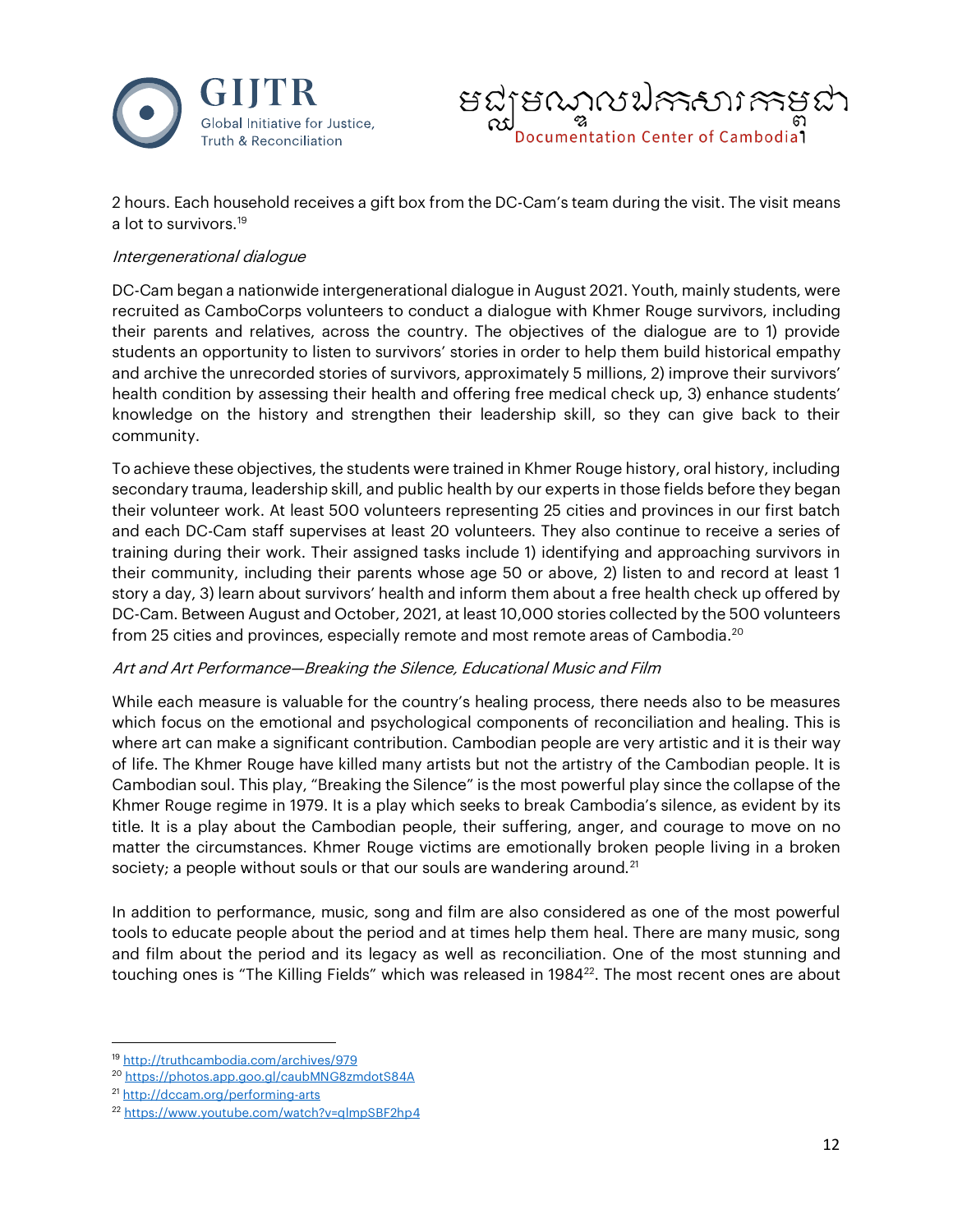



Anlong Veng which are available on website, Youtube, and Facebook and these are seen by many people as a healing process.<sup>23</sup>

#### Media and Outreach (Newspaper, Radio Program, Magazine, Website and Facebook)

Newspapers, especially local ones, provide a good platform for learning about the Khmer Rouge period. DC-Cam has a column in Raksmei Kampuchea newspaper which is now available online. We publish about Khmer Rouge related topics daily.

Radio programming is an important means of outreach to Cambodian people throughout the country. The majority of Cambodians, especially survivors of the Khmer Rouge period who live in predominantly rural areas, have little access to print and news media. Thus, radio remains a culturally popular medium and is often the sole source of national news and information for many Cambodians. The reliance of citizens, especially rural citizens, on radio broadcasts can lead to the manipulation of public perception when the radio messages are used for purposes of political propaganda. In general, because of this risk, the creation of accurate and objective educational programming remains a pressing need in Cambodia. Since 2002, DC-Cam has broadcast readings excerpted from Searching for the Truth magazine and other publications in various local radio stations and Voice of America (VOA), which have a wide coverage of the country.<sup>24</sup> It also explored various formats, such as forums and listener hotlines, on various topics, including famine and starvation, to encourage audience participation in discussions of issues related to Democratic Kampuchea. In September 2021, another radio program on access to health and social services which is part of a reparation project for Khmer Rouge survivors was developed and broadcast nationwide. This program is to orient the audience who are mostly Khmer Rouge survivors, their children and general public to the work carried out by CamboCorps volunteers who are collecting oral histories from survivors and assessing their health conditions. This one-hour program is on air daily. The program consists of reading and analysing each chapter of Khmer Rouge history by DC-Cam's national trainer and consider supplementary tool to inclass learning.

#### Magazine: Searching for the Truth

Published in 2000, Searching for the Truth, a monthly magazine, is considered a useful tool to connect with survivors, students, and general public about the period and a means to educate them about the period and other various related topic. The magazine consists of five main sections, including documentation, history, legal, debate, and family tracing. Both experts and non-experts, including survivors, are welcome to contribute their piece to the issue. Hundred thousands of copies were distributed nationwide since its first publication until 2018. The English version, a quarterly basis, was printed in 2003 and were also distributed to its readers. Both Khmer and English edition is now available online which contributors and readers can continue to communicate.<sup>25</sup>

<span id="page-12-0"></span><sup>23</sup> <http://dccam.org/enthanou-music-anlong-veng-my-love-a-rainbow-no-love>

<https://www.youtube.com/watch?v=qlmpSBF2hp4>

<span id="page-12-1"></span><sup>24</sup> <http://dccam.org/a-history-of-democratic-kampuchea-1975-1979>

<span id="page-12-2"></span><sup>25</sup> <http://dccam.org/magazine-searching-for-the-truth>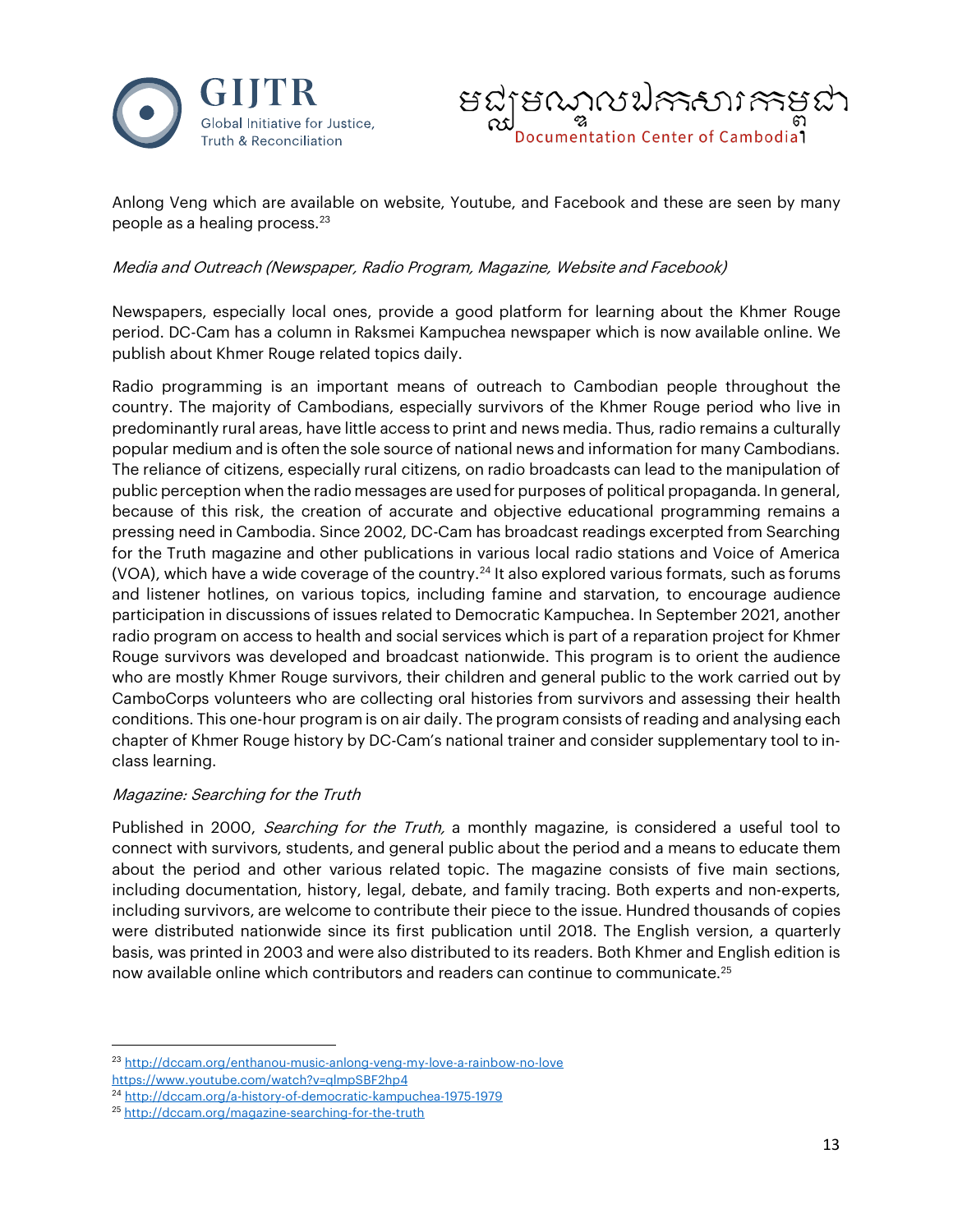



# Role of History, Arts, Culture and Human Rights Education in Post-Conflict Curricula

It took Cambodia thirty years (1979-2009) to have a formal history curriculum on Khmer Rouge genocide. History is always contested, involves multiple narratives, and at times it can be distorted. The public memory and its narrative was political and propagandized during the last decade of Cold War era (1979-1989) since the country was at a tug of war between the Communist bloc (Vietnam, Russia, and Eastern countries), the Free World (US, ASEAN nations) and China. Although China is a communist, it teamed up with US and ASEAN in order to break communist support to the country. Suspicion about the role of foreign country US and China and the sensitive top on who supported the Khmer Rouge as well as liberation or invasion of Vietnam since 1989-1993 or later. Some did not want to believe such brutality was done by Khmer (xx).

Thus, the role of history teaching is important to prevent denial, help us know ourselves better, and to help us prevent. Thanks to memory, experience felt by Cambodian survivors, and the ECCC that uncover the truth. DC-Cam Director always reminds us that, "Cambodia will never escape her history, but she does not need to be enslaved by it" and "a society cannot know itself it does not have an accurate memory of her own past."

The teaching of KR history is about teaching past human rights abuse which is one of the tragic pasts since the Holocaust. Help us avoid violence and respect differences, promote tolerance, empathy. This will help Cambodia follow rule of law and build a good citizenry.

Another important role is learning and listening to survivors' stories, it helps build historical empathy. The ability to reflect and understand what and how their parents or those lived through the period had to endure and survive, so that they would not cause any trouble.

Likewise, understanding why Khmer Rouge joined the revolution or did what they were told or ordered to do to the victims, it helps reduce anger and discrimination against former KR cadre and their children. The more they listen and have a dialogue, the more sensitivity toward the issue increased and the more commitment they have toward non-recurrence and always favor peaceful means to address any issues. All these factors contribute to peace and reconciliation.

As Dy (2015) stated, genocide and human rights education has many things in common as it addresses past human rights abuses and violent conflicts, promotes equality and sustainable development and the enhancement of people's participation in decision-making processes within democratic system, stability and harmony within communities, mutual understanding, tolerance and peace (pp. 19-22).

#### Development of Resources and Initiatives

The Site of Conscience has done many activities which advocate memorialization and education among other topics. In collaboration with its members in Cambodia such as Tuol Sleng Genocide Museum (TSGM), state-run museum, and Youth For Peace (YFP), a local Non-governmental organization, it helps promote informal education through intergenerational dialogue and visit to memorial site. In collaboration with its partners-- DC-Cam, FAFG and AJAR, it is focused on the role of education in transitional justice. This project brought together educators from those countries in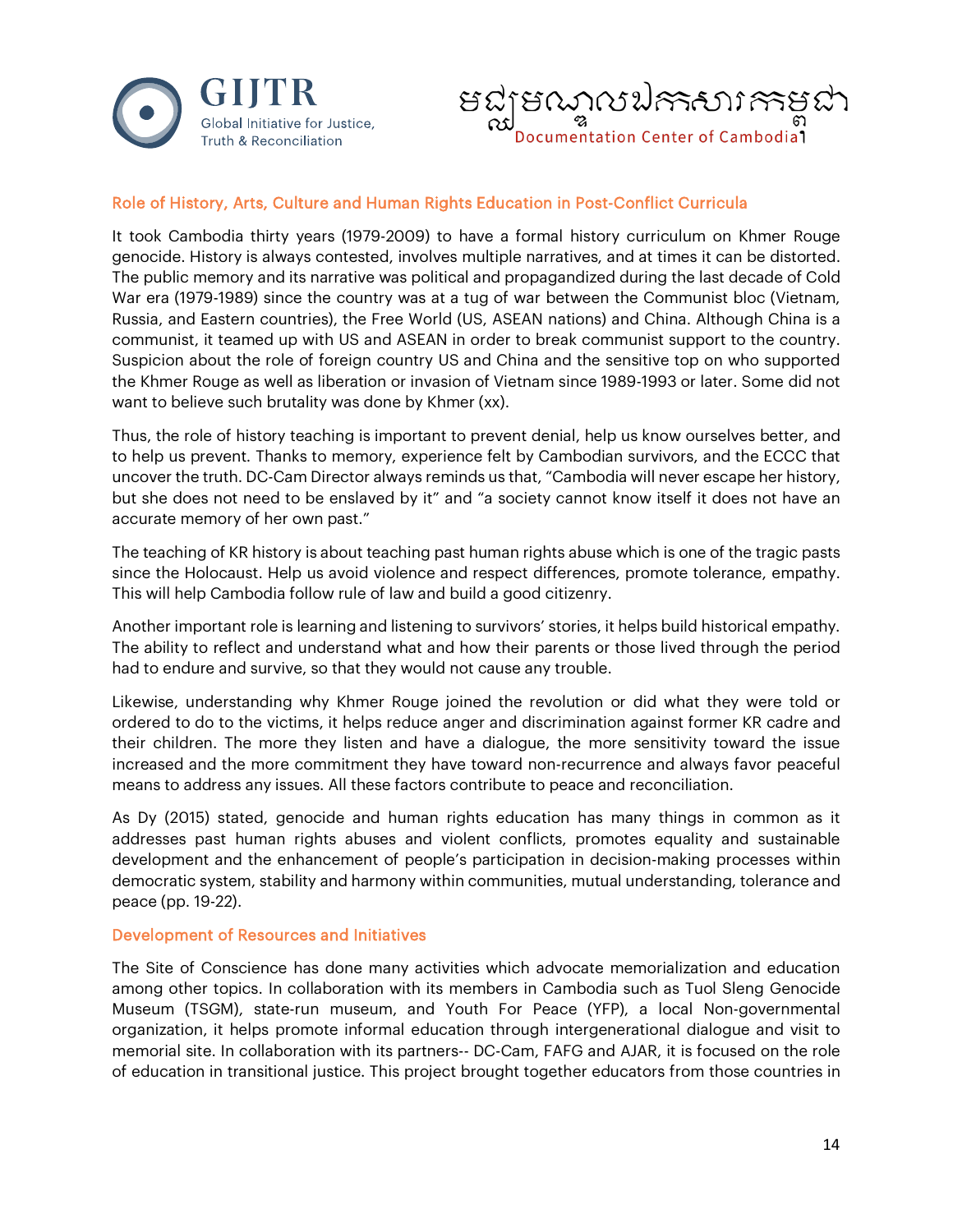



workshop and exchange in which educator received a small grant to work on their pilot project that benefit their teaching about the past.<sup>[26](#page-14-0)</sup>

#### Successes and Challenges

History education or genocide education in Cambodia or elsewhere brings about impact and at the same time faces many challenges. The former is linked to the role and objectives of history teaching/genocide education in formal and informal settings. The latter is drawn from the implementation of activities during curriculum development and after incorporation into the curriculum.

After 12 years of building the history curriculum into national schools, we can say that the curriculum has been effectively disseminated across all key institutions of Cambodia, although sustaining the training in these institutions is an enduring requirement.

In building sustainability, we can point to the following successes: 1) Knowledge of history, 2) Attitude changes and 3) Global Experience and exchange.

#### Increased Knowledge and Genocide Prevention

There is a significant knowledge increase on the Khmer Rouge history among teachers, students and general public. According to reports on teacher training and classroom forum conducted in recent years, students demonstrate that they know a great deal about the regime after attending classroom forum or teacher training.

#### Recognition and Attitude Change

Formal and informal genocide education increases a sense of recognition toward survivors' suffering. This leads to a change in attitude toward victims and also perpetrators after the truth and nuances are revealed. Empathy, which is a core goal of the curriculum, begins with empathy with victims and moves to empathy as well for perpetrators who in many instances were victims as well. Historical empathy then becomes the basis for contemporary empathy in one's everyday lives.

#### Learning and Sharing Experience

Learning about mass atrocities in national history has led to greater interest and comparative analysis of other atrocities. This interest in other countries' experiences with conflict, mass atrocities, and inhumanity has contributed to an expanded curriculum in global mass atrocities and inhumanity in the ASEAN region. We share Cambodian experience with other ASEAN countries and begin our Peace and Human Rights Education program in the region. We are developing a text that can be used as teaching materials in ASEAN classrooms.[27](#page-14-1)

#### Global Experience and Exchange

We also learned a great deal from a global exchange initiated by ICSC and DC-Cam, which brought together two other ICSC partners, FAFG and AJAR in a joint project in 2018. As a lead organization,

<span id="page-14-0"></span><sup>26</sup> <https://gijtr.org/our-work/>

<span id="page-14-1"></span><sup>27</sup> <https://twitter.com/drzarni/status/1430451600120852481>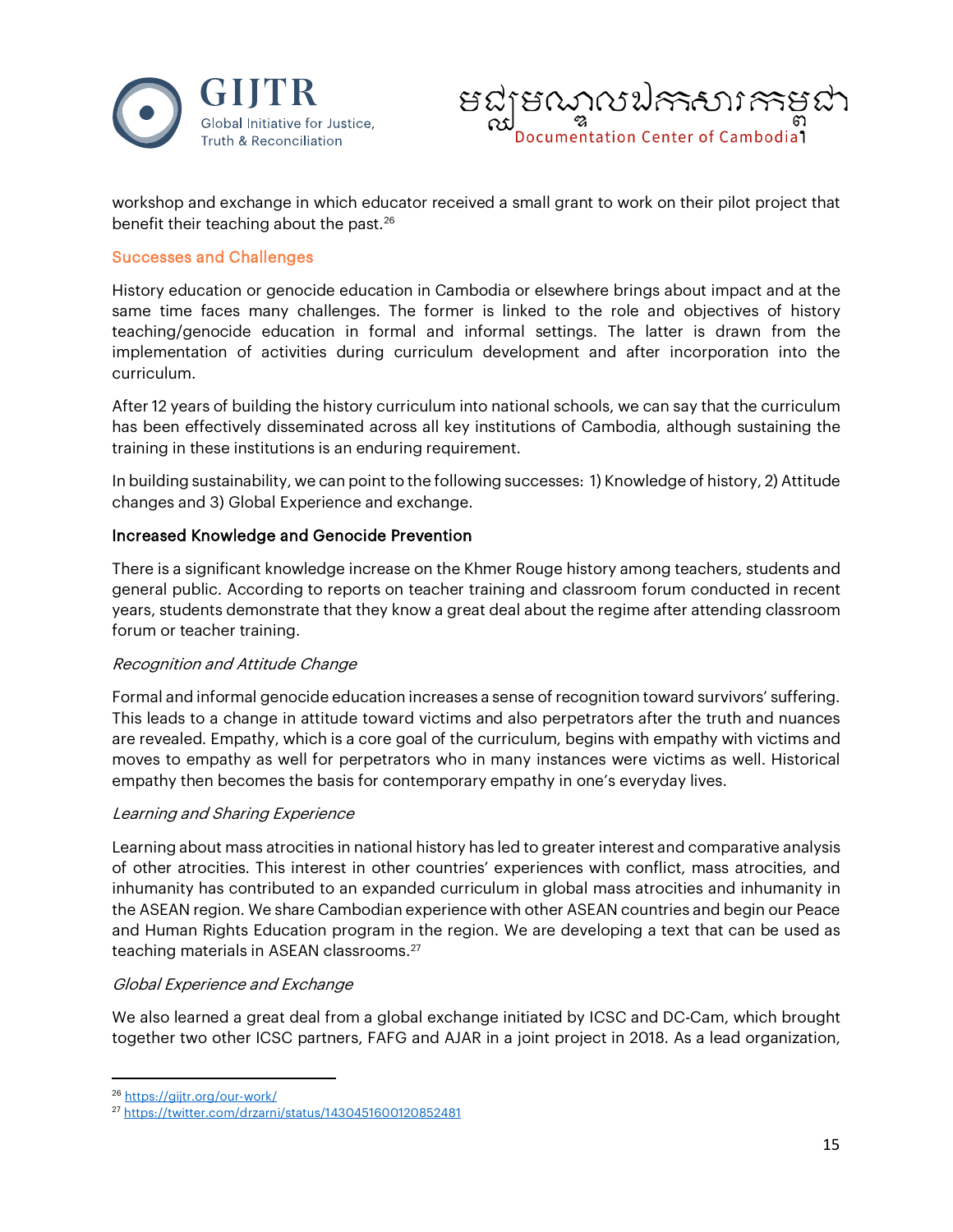



DC-Cam coordinated a range of activities including international workshop in Cambodia, in-country activities, exchange workshop and a sub-grant project component. DC-Cam participated in an evaluation study and worked as a lead organization in developing a chapter on memorialization and education for GIJTR Toolkit's Pathways of Innovation. The toolkit entails both successes and challenges that encountered during the implementation. It indicates that both global exchange and site visits developed great impact on participants' knowledge and professional development. A visit of the site of memory, Tuol Sleng Genocide Museum, provided concrete examples of what happened during the Khmer Rouge period and increased participants' knowledge on the history. A visit to a memorial site in Timor-Leste increased teachers' capacity to teach and broaden participants' understanding of transitional justice mechanisms taken there (Robins, 2018, pp. 156-157).

Through this exchange, we also learned that post-conflict societies that have recently achieved a semblance of peace and stability find it difficult to include the history of mass atrocities in public schools and institutions because it important to avoid controversy or any topics that could trigger renewed violence or tension. There may also be national or local considerations tied to persons or groups that, having negotiated a settlement, may want to avoid public inquiry and debates that may undermine their legitimacy or negotiations with counterparts, rivals, or other communities. Among the three countries, Cambodia was able to eventually integrate the history of its genocide into public schools in a rather direct way that focused on the history of the Khmer Rouge, other societies may find this direct approach too controversial for the near-term, in which case they may use curricula addressing mass atrocities committed in other countries as an alternative path to achieving similar outcomes related to teaching human rights, justice, and humanitarian law.

This is not only "a safer first step, but one that is actually productive by way of giving attention to the value of the human being through the experiences and stories of survivors in other societies." (Robins, 2018, p. 161-162).

# Section 3: Lessons, Reflections and Recommendations

# Lessons Learned: Peace and Human Rights in Curriculum Reform

When looking back, we learned that a formal curriculum development or reform is an incremental, multi-faceted struggle, which can only be progressed after the country has gone through a period of peace, stability, and some form of justice and national reconciliation. These concepts or phases (and the time it takes to effectively implement them) build space for the country to process, debate, and ultimately move forward from extraordinarily controversial and sensitive issues and questions. We learned that the role of civil society is to support (and in many cases drive) these phases through clear objectives, expertise, and resources, and most importantly ownership by survivors.

We also learned that justice through the ECCC can accelerate the integration of society and operate as counter to persons or entities that would deny or change history. We use the ECCC to teach about human rights, rule of law and atrocity prevention. In general, we learned that the intersection of memory, justice and education are the foundation for human rights study and practice, atrocity prevention and reconciliation.

Using a humanistic and innovative approach in the curriculum is important to help students understand the rationale behind the other side of the history and develop their critical thinking in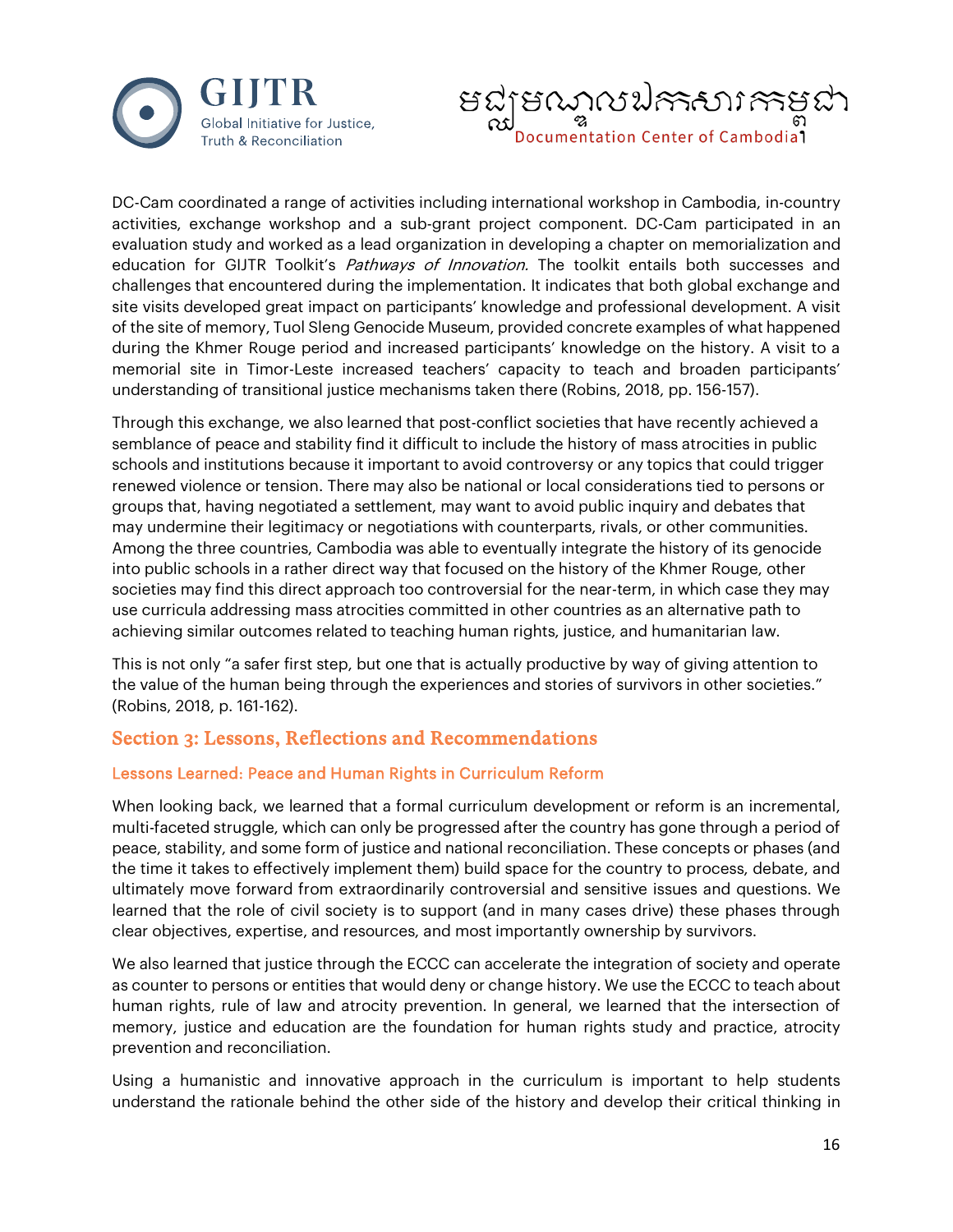



learning about the history which dehumanized people and destroyed the educational system under its rule.

#### Role of Multi-Stakeholder Participation

In this context, engaging with multi-stakeholders or multiple organizations on the curriculum may not have desired effect as we see now since it was hard to ensure a concerted effort and commitment toward a shared goal. Given the sensitivity and controversy the history is, DC-Cam chose to work more exclusively with top level (the government and Ministry of Education, Youth and Sport) and the grassroots using its available resources obtained from both local and international supporters in developing the curriculum and informal education activities. However, DC-Cam often extends its expertise and support of other civil society organizations when they approach for ideas or support.

#### Outcome of Informal Initiatives

Although informal initiatives are not systematic and well-structured as the formal ones, they require political and administrative support, adequate resources, sensitiveness to the issue and good management of expectations and psychological problems in order to achieve program objectives.

Political and administrative support such as obtaining permission letter and cooperation from local authority is important when we organize activities or events. In other words, trust building is crucial when we work with local authority and people. This could be done through a genuine and proper introduction of our program objectives and respect.

Another important factor is to ensure adequate resources necessary available to implement planned activities. These can be both human capacities to organize and facilitate the activities and financial support for the operation.

We have observed that being sensitivity to the topic discussed enables us to gain trust and manage emotional and psychological problems arise during the implementation process and beyond. This means the team needs to be trained on trauma and mental health as we are dealing with traumatic experience and this will enable the team manage emotions and mental health conditions.

All these factors enable the team to manage expectations and measure outcome effectively. This is after all contribute to sustainability. A few examples are on public forum and visit to the memorial site, which bring together survivors who are either victims and former KR cadre/perpetrators.

# Adoption and Inclusion of Curriculum Reforms

A system-wide adoption of the initiatives requires sound strategies to facilitate the process. One of the key strategies is state your objective clearly and present it wisely. When approaching the top level, we stated our objective to produce a textbook and how important to have this text for secondary school students who are children of survivors.

#### Local Initiative and Innovative

It is important to know a common value of the influenced. A local initiative on this controversial and sensitive topic is ideal. This gives people a sense of ownership of their history which they can be proud of. As survivors themselves, the top level, the civil society organizations, and the grassroots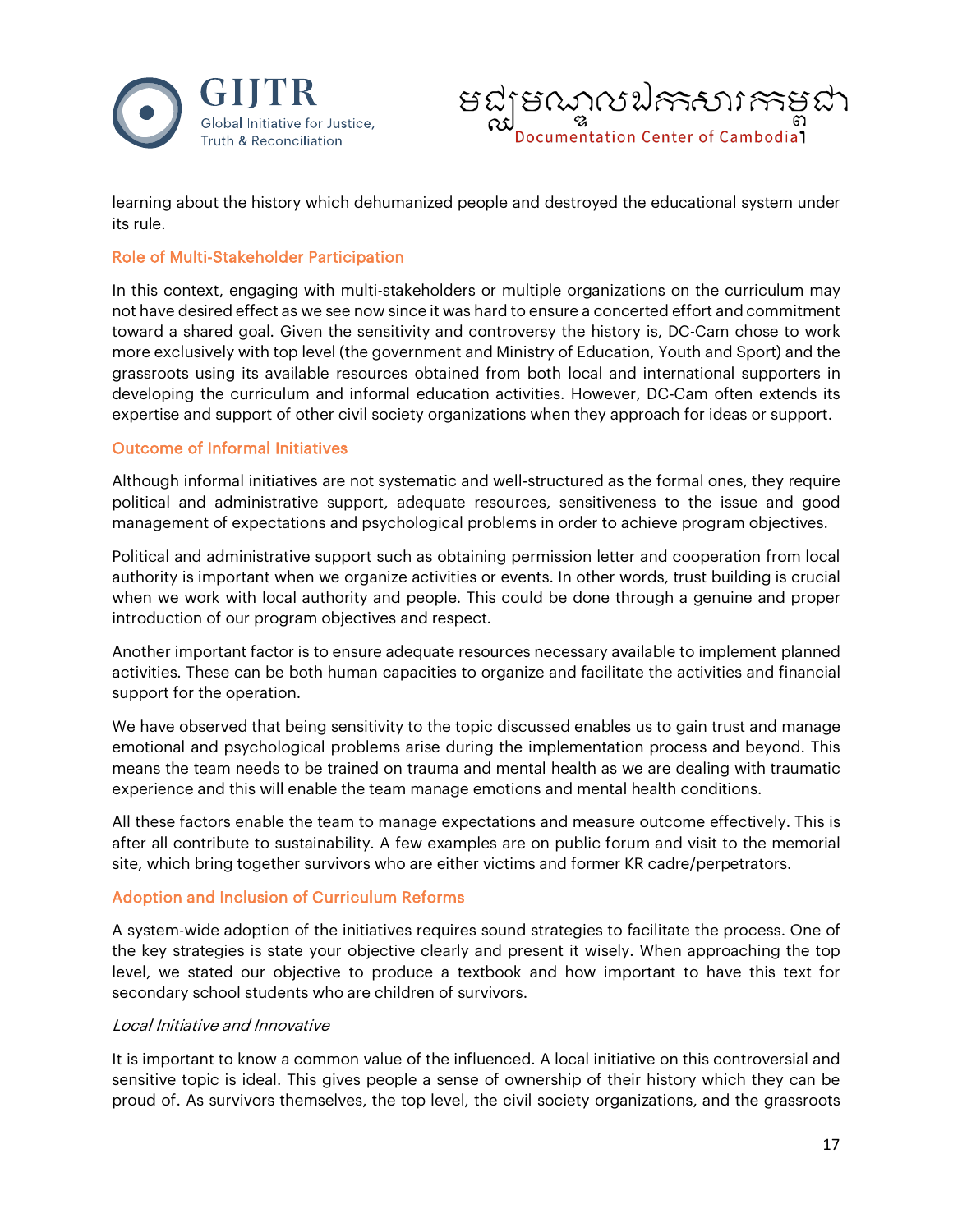



feel resonate or are familiar with all stories or information contain in the text. It is important to have a text which is written by Cambodian researcher/historian. We cannot avoid censorship and scrutiny as discussed above, but it is less sensitive and eventually gain their support.

#### A Wide Reach to the Grassroots

As discussed above, informal education is used to address public opinions and encourage people to join this effort nationwide. Forum and dialogue are powerful tool because these allow students, parents, teachers and community to meet, discuss and share their thoughts and experiences.

#### Improvements for the Future

Despite the outcome, an improvement on the current formal and informal education is deal in order to bring more desired effect. The concept of genocide and mass atrocities are still puzzling and difficult to comprehend, especially among secondary school students. Therefore, it is ideal to explain the UN definition and elements that constitute genocide or mass atrocities and encourage students to focus on thematic issues or root causes that carried out by the KR and examine how these thematic issues constitute a genocide or crime. These thematic issues include class struggle, xenophobia, starvation, gender-based violence, hatred and intolerance.

Secondly, it is important to engage more in global experience in order to leverage our teaching strategies and that enable us to update our teaching materials that can be used more effectively.

#### Recommendations for Other Contexts

Although social and political context is an important factor in understanding how a formal curriculum is developed, there are certain areas that may work for all contexts. First, we should consider the role of documentation. Documentation that is well equipped with good technique, authentication, and chain of custody that can serve as essential information for truth and justice seeking process.

We cannot deny an important role of civil society organization in transitional justice process, especially educational curriculum development and reform. But just having a CSO is not sufficient, it is important that CSO is to be capable enough to influence the government. A sound approach and strategy as well as resources to do so.

Initiate and the make use of informal education exhaustively in order to advocate for a formal education and then continue or even expand this effort in order to supplement the formal curriculum.

Last but not least, make use of media in an effective way, being responsive to media request and sticking to our objectives.

# References

Clayton, T. (1998). Building the New Cambodia: Educational Destruction and Construction under the Khmer Rouge, 1975-1979. Retrieved from<https://www.jstor.org/stable/369662>

Chigas, G. and Mosyakov, D. (2001). Literacy and literature under the Khmer Rouge. Retrieved from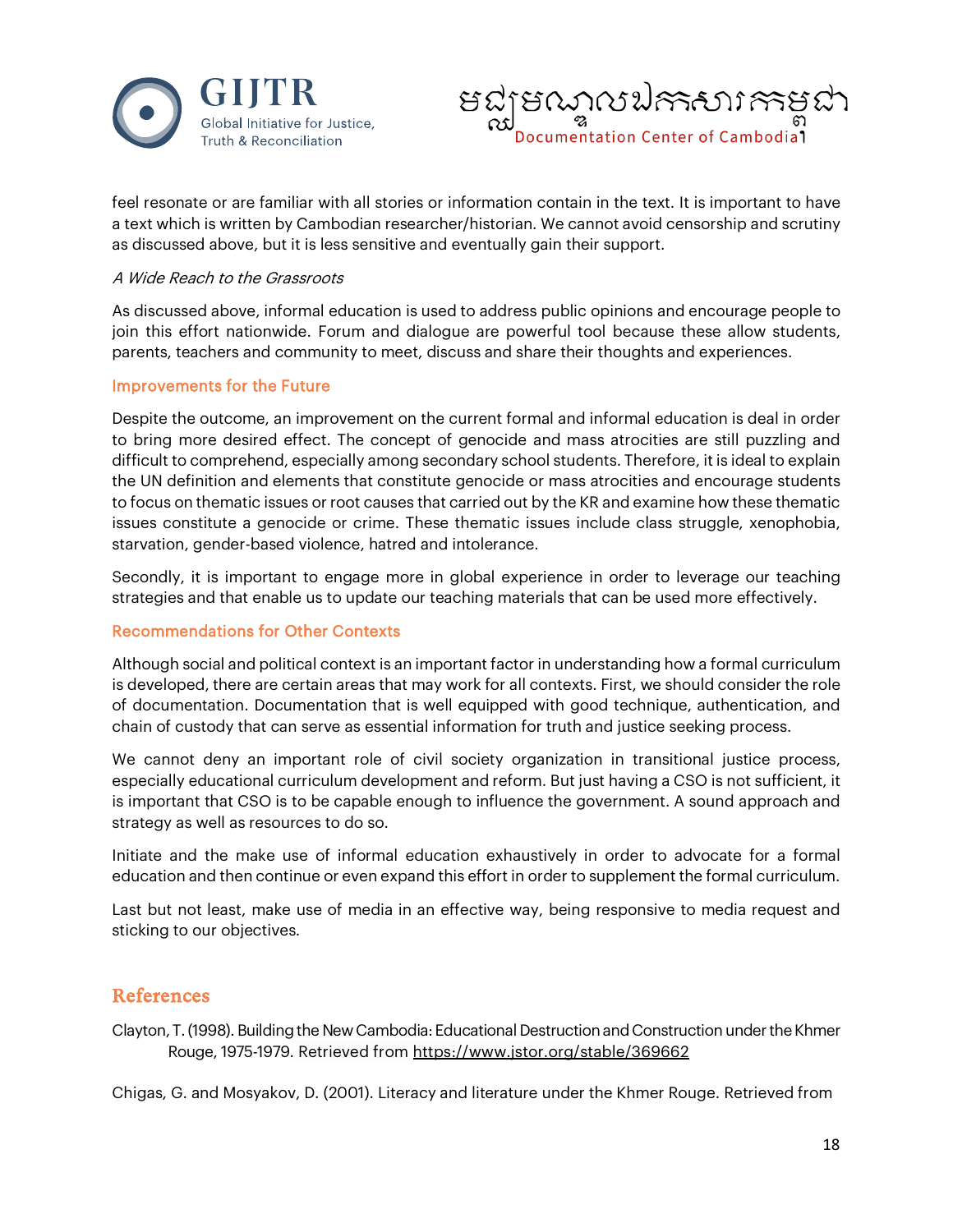



#### [https://gsp.yale.edu/literacy-and-education-under-khmer-rouge.](https://gsp.yale.edu/literacy-and-education-under-khmer-rouge)

Dy, K. (2007). A History of Democratic Kampuchea. Phnom Penh: Documentation Center of Cambodia.

(2013). Challenges of teaching genocide in Cambodian secondary schools. Policy and Practice:

Pedagogy about the Holocaust and Genocide Papers. Paper 4. pp.1-10. Retrieved from [http://www.cambodiatribunal.org/sites/default/files/documents/Boly%20Paper%20to%20](http://www.cambodiatribunal.org/sites/default/files/documents/Boly%20Paper%20to%20Clark%20University.pdf) [Clark%20University.pdf](http://www.cambodiatribunal.org/sites/default/files/documents/Boly%20Paper%20to%20Clark%20University.pdf)

Dy, K. and Dearing, C. (2014). A History of the Anlong Veng community: The final stronghold of the Khmer

Rouge movement. Phnom Penh: Documentation Center of Cambodia.

Dy, K. (2015). Genocide Education in Cambodia: Local Initiative, Global Connections (Doctoral dissertation, Rutgers University, Newark, The United States. Retrieved from [https://rucore.libraries.rutgers.edu/rutgers-lib/47649/PDF/1/play/.](https://rucore.libraries.rutgers.edu/rutgers-lib/47649/PDF/1/play/)

Gordon, A. (2012). The Renakse petitions: Background and suggestions for future use.

Documentation

Center of Cambodia. Retrieved from [http://d.dccam.org/Projects/Tribunal\\_Response\\_Team/Victim\\_Participation/PDF/Renakse%2](http://d.dccam.org/Projects/Tribunal_Response_Team/Victim_Participation/PDF/Renakse%20by%20Amy.pdf) [0by%20Amy.pdf](http://d.dccam.org/Projects/Tribunal_Response_Team/Victim_Participation/PDF/Renakse%20by%20Amy.pdf)

Ly, S. (2017). Reconciliation process in Cambodia: 1979-2007 before the Khmer Rouge tribunal. Phnom

Penh: Documentation Center of Cambodia.

Maung, Z. (2021, August 25). Some of the world's leading genocide scholars speak today. Retrieved from

<https://twitter.com/drzarni/status/1430451600120852481>

McDermid. C. (2007, January 26). Looking back at the 1979 People's Revolutionary Tribunal. Phnom Penh Post. Retrieved from [https://www.phnompenhpost.com/national/looking](https://www.phnompenhpost.com/national/looking-back-1979-peoples-revolutionary-tribunal)[back-1979-peoples-revolutionary-tribunal](https://www.phnompenhpost.com/national/looking-back-1979-peoples-revolutionary-tribunal)

So, F. (2011). The Hijab of Cambodia: Memories of Cham Muslim women after the Khmer Rouge. Phnom

Penh: Documentation Center of Cambodia.

So, F et al. (2018). Memorialization and education: Leveraging global experience to improve education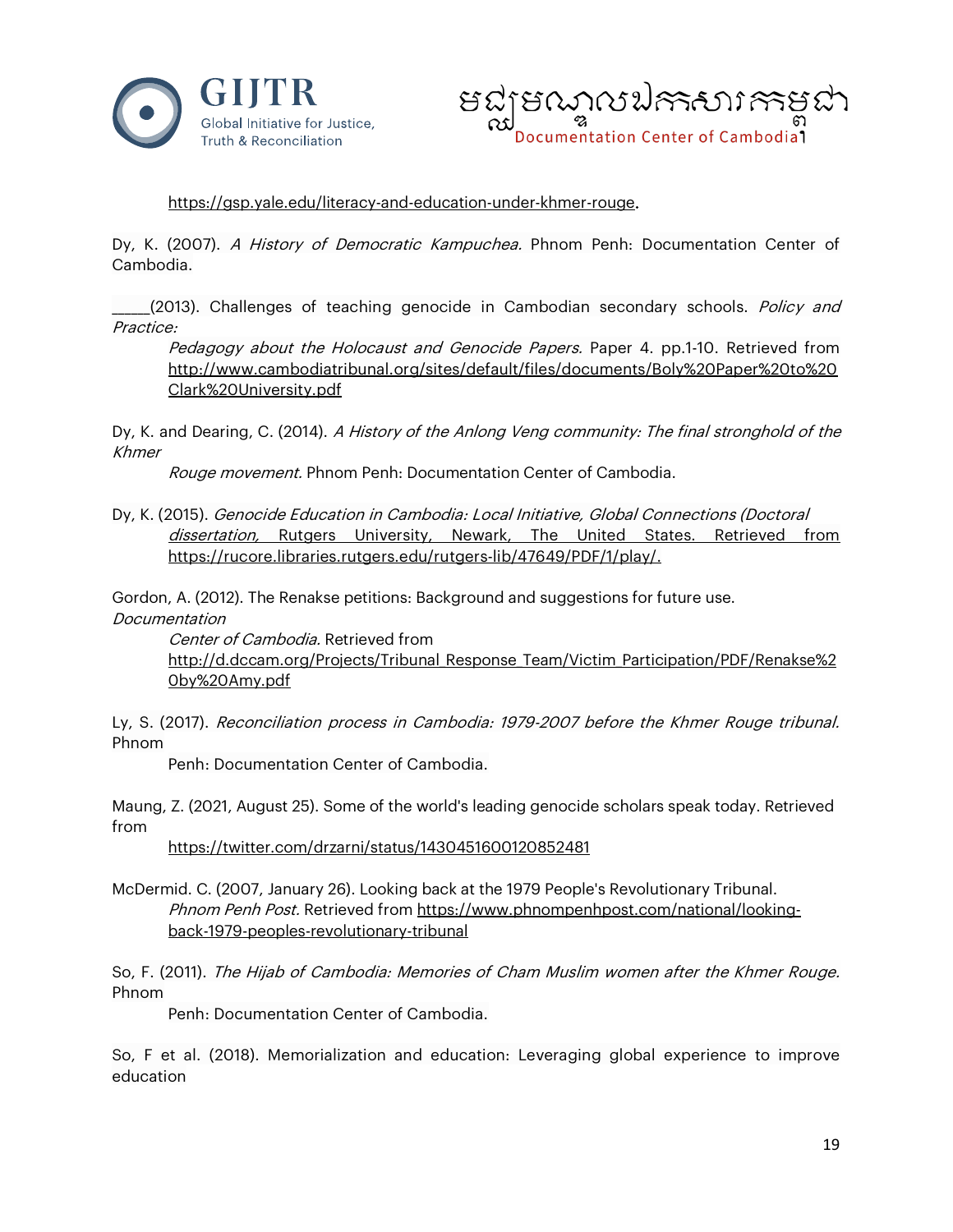



about history and violence prevention. In Robins, Simon, Ed, Pathway of Innovation: Civil Society Advancing Transitional Justice. International Coalition of Sites of Conscience, pp. (149-163).

Sok, L. and Hul, R. (2019, December 16). Former KR cadre conducts Christmas service at new church. Voice

of America (VOA). Retrieved from [https://www.voacambodia.com/a/former-khmer-rouge](https://www.voacambodia.com/a/former-khmer-rouge-cadre-conducts-Christmas-service-at-new-church/5207643.html)[cadre-conducts-Christmas-service-at-new-church/5207643.html](https://www.voacambodia.com/a/former-khmer-rouge-cadre-conducts-Christmas-service-at-new-church/5207643.html) (December 12, 2019)

Sun, N. (2018, May 31). Ex-Khmer Rouge slavemaster now a Christian, but still remorseless. Retrieved

from [https://www.voacambodia.com/a/ex-khmer-rouge-slavemaster-now-a-christian-but](https://www.voacambodia.com/a/ex-khmer-rouge-slavemaster-now-a-christian-but-still-remoreseless/4417542.html)[still-remoreseless/4417542.html](https://www.voacambodia.com/a/ex-khmer-rouge-slavemaster-now-a-christian-but-still-remoreseless/4417542.html)

Schutle, W. (2012). The History of the renakse petitions and their value for ECCC Proceedings. Documentation Center of Cambodia. Retrieved from. [http://d.dccam.org/Projects/Tribunal\\_Response\\_Team/Victim\\_Participation/PDF/Renakse\\_by](http://d.dccam.org/Projects/Tribunal_Response_Team/Victim_Participation/PDF/Renakse_by_BJ.pdf)

[\\_BJ.pdf](http://d.dccam.org/Projects/Tribunal_Response_Team/Victim_Participation/PDF/Renakse_by_BJ.pdf)

Tyler H. (2018). The Lingering effects of the Cambodian genocide on education: Decimated by genocide,

Cambodia's educational progress so far is surely commendable. Retrieved from [https://thediplomat.com/2018/09/the-lingering-effects-of-the-cambodian-genocide-on](https://thediplomat.com/2018/09/the-lingering-effects-of-the-cambodian-genocide-on-education/)[education/](https://thediplomat.com/2018/09/the-lingering-effects-of-the-cambodian-genocide-on-education/)

Documentation Center of Cambodia (DC-Cam). (2021). Retrieved from http://dccamdemoproject.s3.ap- southeast-1.amazonaws.com/CLASSROOM-FORUM-WITH-9-HIGH-SCHOOLS.pdf

DC-Cam. (2021). Tour guide training. Retrieved from<http://dccam.org/tour-guide-training>

\_\_\_\_\_\_\_\_. (2012-2013). Retrieved from [http://d.dccam.org/Projects/Genocide/Police\\_Army\\_Training.htm](http://d.dccam.org/Projects/Genocide/Police_Army_Training.htm)

\_\_\_\_\_\_\_\_. (2021). Magazine Searching for the Truth. Retrieved from [http://dccam.org/magazine](http://dccam.org/magazine-searching-for-the-truth)[searching-for-the-truth](http://dccam.org/magazine-searching-for-the-truth)

\_\_\_. (2007). A History of Democratic Kampuchea. Retrieved from <u>http://dccam.org/a-history-of-</u> [democratic-kampuchea-1975-1979](http://dccam.org/a-history-of-democratic-kampuchea-1975-1979)

\_. (2021). Enthanou music, Anlong Veng, my love. Retrieved from <u>http://dccam.org/enthanou-</u> [music-anlong-veng-my-love-a-rainbow-no-love](http://dccam.org/enthanou-music-anlong-veng-my-love-a-rainbow-no-love)

\_\_\_\_\_\_\_\_. (2021). Retrieved from<https://www.youtube.com/watch?v=qlmpSBF2hp4>

\_\_\_\_\_\_\_\_. (2021). Retrieved from<https://www.youtube.com/watch?v=qlmpSBF2hp4>

\_\_\_\_\_\_\_\_. (2019). Retrieved from<http://dccam.org/performing-arts>